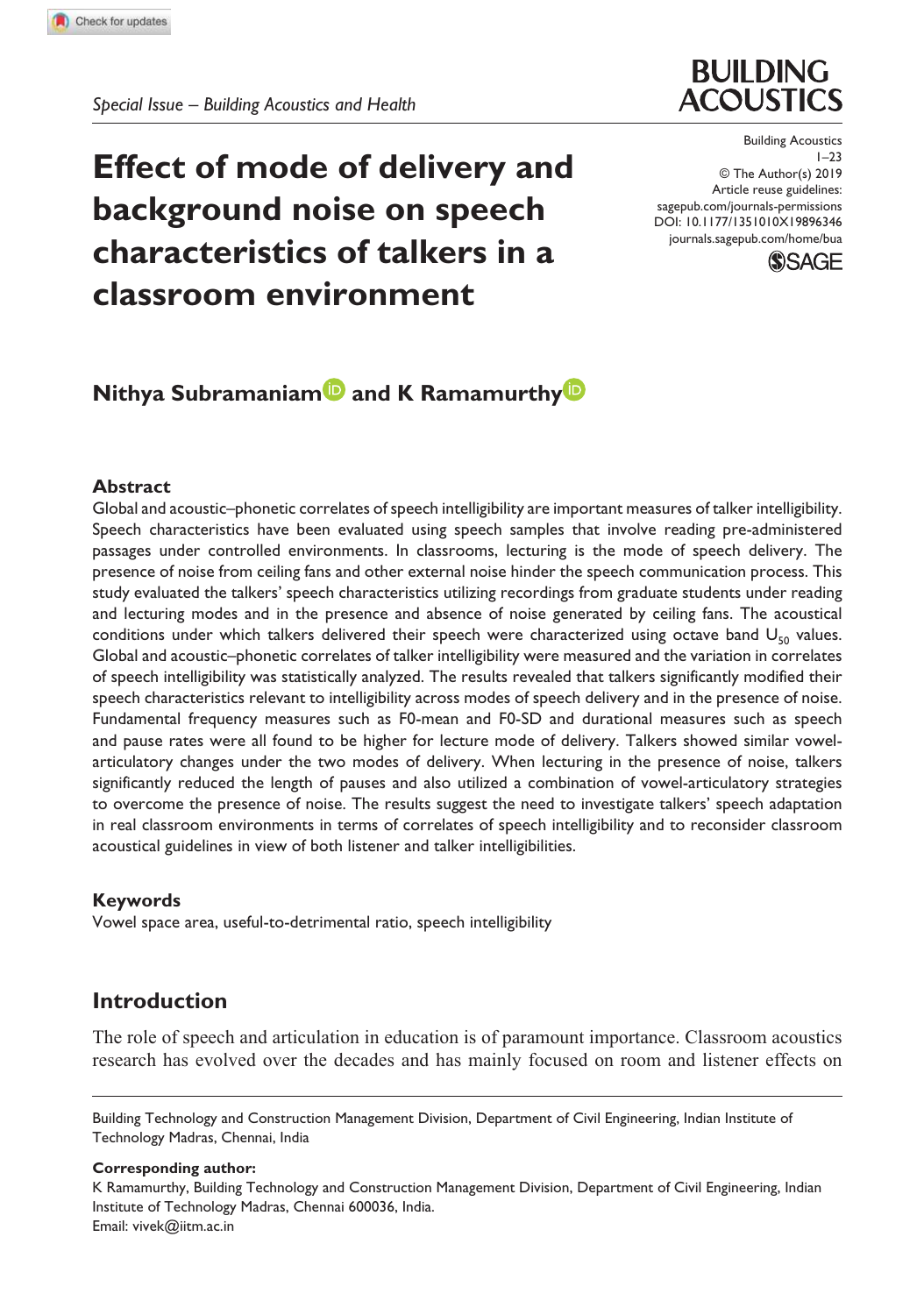intelligibility of speech. Majority of the studies have considered the speaker to be a fixed entity delivering speech at comfortable signal-to-noise ratios. Very few studies have tried to explore the changes in correlates of speech intelligibility in classrooms by studying the speakers' acoustic– phonetic and prosodic characteristics. For a given environment, intelligibility of speech varies from talker to talker.1,2 If talkers adopt speaking styles that benefit listener perceptually, there could be radical changes in the teaching–learning experience in classrooms. Talkers elicit different speaking styles or modes consciously or unconsciously, depending on the communication circumstances, nature of the environment, listener characteristics, and their inherent speech characteristics. In evaluating speech intelligibility, the talker and the environment are the main influential factors.<sup>3</sup> It has been proposed in the literature that talkers vary their articulation along a hypo-tohyper continuum in response to the communication circumstances<sup>4</sup> and also in response to degraded ambient conditions.<sup>5</sup> In classroom environments, during presentations/talks, talkers typically adopt the lecturing mode of speech delivery, which is free flowing and natural. The term "speaking mode" or "mode of delivery" has been used against speech task to differentiate the meaning in terms of the way speech is delivered: mode referring to natural free-flowing speech delivery as against task referring to reading a prescribed passage as instructed. Studies have found different influences of room acoustics, and type of discourse on speech levels of reading task compared to map-description task<sup>6</sup> and on fundamental frequency characteristics of speech.<sup>7</sup> Differences in vocal effort are seen between conversational task and when speaking in a classroom environment.<sup>8</sup> While it is widely acknowledged that talkers greatly vary in their intelligibility through speech modifications in terms of their speech sound pressure levels, pitch and durational measures that happen due to changes in speech production and delivery,  $9,10$  reading material,  $11$  environment,  $8$  and reverberation,12 these studies have either utilized speech samples extracted during reading standard pre-administered texts or conversational tasks and when speaking in controlled environments. There have been no studies on how talkers articulate their speech in real classroom environments using samples from natural free-flowing lectures. First, a comparison of the variation between reading standard texts and natural lecturing is also brought out through this study, in terms of speech intelligibility correlates. Second, since communication happens in a closed environment, it is important to study the impact of the listening environment on speech. In spaces like schools and university classrooms, this becomes more of a concern when factors such as reverberation and noise not only affect speech intelligibility on their own,13,14 but may also interact with individuals' vocal tracts to further influence intelligibility.15 Degradation of speech by reverberation is primarily caused by the smearing of sounds in the temporal gaps in speech from excessive reflections.16,17 Background noise (BGN) can influence the signal because noise causes the talker to modify his or her own speech pattern (the Lombard effect).18 Talkers in the presence of noise have been reported to involuntarily compensate for BGN by changing various aspects of their speech<sup>19</sup> such as by increasing their fundamental frequency (F0) characteristics, sound intensity, and vowel duration. The standard deviation of the fundamental frequency (SD-F0) and other durational measures of voicing have also been identified as symptomatic indicators of vocal comfort in rooms.<sup>20</sup>

From the room acoustics perspective, useful-to-detrimental ratio  $(U_{50})$  gives the relationship between beneficial sound energy from the talker and the detrimental sound energy including latearriving energy and noise. In a study by Bradley,<sup>21</sup>  $U_{50}$  was found to be the most accurate room acoustic predictor of speech intelligibility among the three types of combined room acoustic predictors of intelligibility such as  $U_{50}$ , speech transmission index (STI), and articulation loss of consonants and explained 97% of the variance in speech intelligibility scores. A minimum 1 kHz  $U_{50}$ of  $+1$  dB is recommended for satisfactory intelligibility in classrooms.<sup>22</sup> However, U<sub>50</sub> in terms of frequency-weighted sums is reported to be ideal as this single number value is inclusive of the effects of useful and detrimental energy in all frequency bands of interest.<sup>23</sup>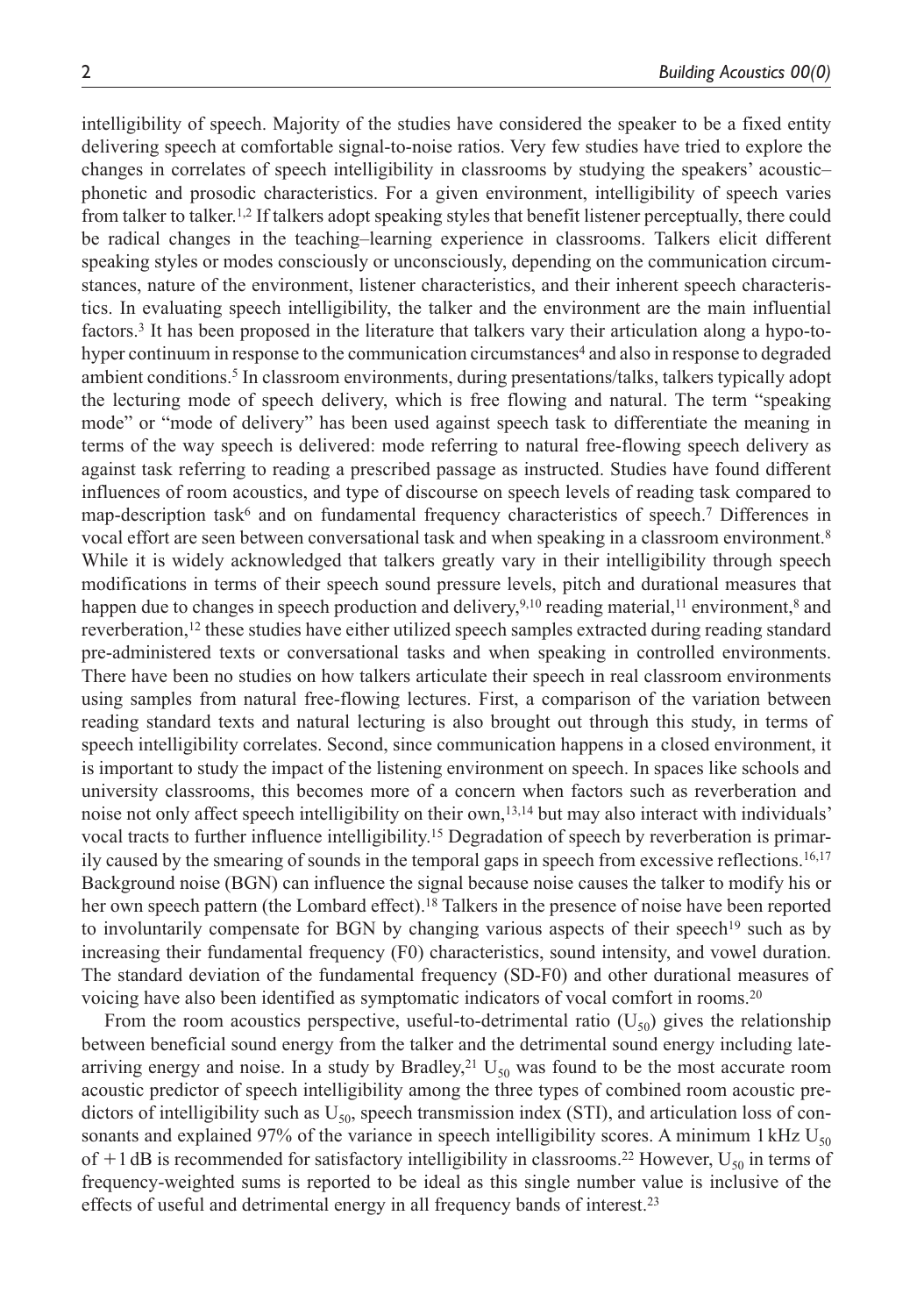## **Review**

Studies relating speech intelligibility scores to speech characteristics of talkers have found different talker correlates of intelligibility in terms of (1) global and (2) acoustic–phonetic characteristics.2,3,24,25 A brief review on the global characteristics such as fundamental frequency measures and durational measures such as pause length, pause rate, and speaking rate along with the acoustic–phonetic characteristics including vowel properties and vowel space measures from relevant studies are presented in the following.

### *Global speech characteristics*

*Fundamental frequency (F0).* In studies on teacher speech characteristics from primary school environments, F0-mean was found to be higher during teaching when compared to day-to-day conversational speech.<sup>26–29</sup> In another room acoustical study, F0-mean was found to increase with distance at a rate of 3.8 Hz per double distance to the listener and is 4 Hz higher in anechoic conditions.<sup>20</sup> Although its direct influence on speech intelligibility is not clear,<sup>2</sup> with some studies reporting no changes in F0-mean between higher intelligibility and lower intelligibility speakers,<sup>1</sup> an increase in intelligibility was associated with an increase in F0-range.10,24,30,31 The standard deviation of the fundamental frequency (F0-SD) also is a better measure to understand the variation present in speech over longer periods of time.<sup>32</sup> High levels of pitch variation, characterized by F0-SD, correlate with perceptions of speaker liveliness,<sup>7,33</sup> charisma, $34,35$  and an increase in listeners' performance.36 Speech that is delivered without pitch variation affects a listeners' ability to recall information and is not favored by listeners.<sup>37</sup> The speaker also risks conveying an impression of disengagement with the topic and the audience.38 In short, intelligibility and clarity are associated with higher F0-mean, F0-SD, and F0-range, but the exact relationship between them remains largely unclear.

*Durational measures: pause characteristics and speech rate.* Pauses provide considerable help to listeners because they give them a chance to process what has been said before the talker says something more. This is especially true in noisy situations. An increase in the pause count and mean duration of pauses are typical of clear/slow speech and serve as acoustic cues to enhance intelligibility.<sup>10,30,31</sup> Influence of pause occurrence and speech intelligibility is not clear as artificially inserting pauses in conversational speech did not yield improved intelligibility scores,<sup>39</sup> while naturally occurring pauses in slow speech samples indicate a correlation between pause count and speech intelligibility.<sup>10,30</sup>

In the case of speech rate, slower rates of speech in general have been found to positively influence speech perception.<sup>1,2,40–42</sup> This positive effect of speaking rate on intelligibility is attributed to greater articulatory precision in slower speech rather than to the effect of segmental duration.<sup>24</sup> Although slow speech with increased pauses is not a substitute to the deficiencies in the listening environment or other speaker intrinsic or speaker-induced intelligibility deficits, it nevertheless enhances communication experience by allowing listeners extra time to process information. Speech rate is one of the critical factors contributing to vowel reduction by reducing vowel durations and affects the temporal and spectral characteristics of sounds.<sup>42,43</sup>

In room acoustical conditions with noise, an increase in the speech rate could be further detrimental to intelligibility as increases in speech rate require a corresponding increase in signal-tonoise ratio required to achieve 50% accuracy on speech intelligibility scores.<sup>42</sup> However, extreme slowing down of speaking rate is also not beneficial in the presence of BGN.44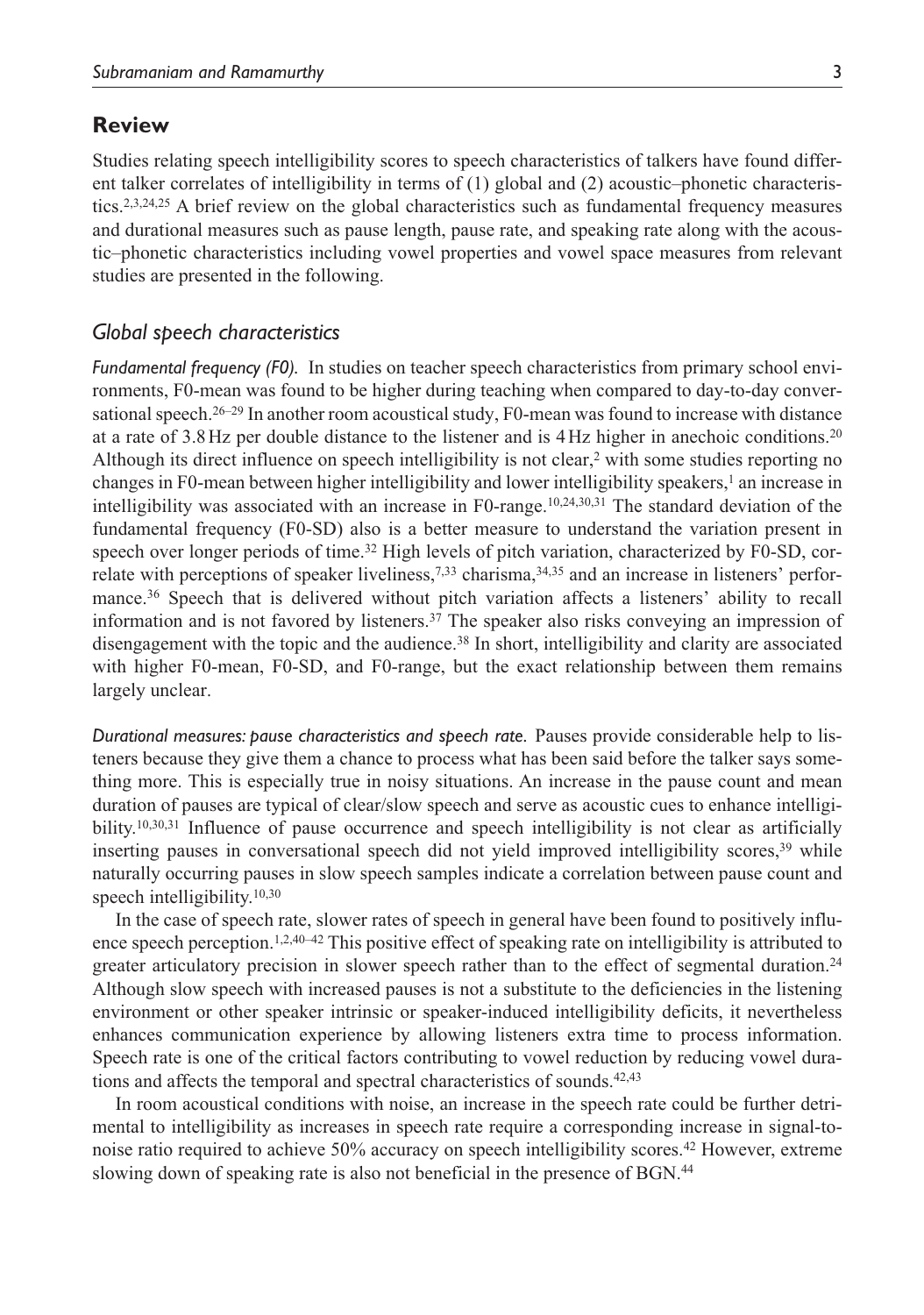Talkers vary in their strategies used to communicate more efficiently and successfully.3,31 Intertalker intelligibility studies have shown mixed results with no clear consensus on the influence of speech rate on intelligibility, with some studies indicating correlation between speech rate and speech intelligibility<sup>2,40</sup> while some others did not find any correlation between the two.<sup>1,24</sup>

### *Acoustic–phonetic characteristics*

*Vowel properties.* Research supports the belief that intelligibility is linked to the properties of the first and second vowel formant frequencies  $F1-F2$ .<sup>1,24</sup> The formant frequencies F1 and F2 largely determine the acoustical quality of vowel sounds. F1 and F2 vary with speech styles with a general tendency for F1 to increase rather than F2.19,45,46 However, in the case of speech produced in the presence of noise, both F1 and F2 differ. An increase in the mean vowel length has also been observed in clear speech in several studies10,46–49 and is an important aspect of talker intelligibility.

*Vowel working space.* The  $F1 \times F2$  vowel space is a robust predictor of speech intelligibility. This is of interest because the expansion and contraction of a talker's vowel space is indicative of within talker variability related to adaptive speech for improving intelligibility.<sup>50</sup> Vowel analysis from segmental study of speech is useful for predicting the speech intelligibility of talkers. Expanded vowel working areas have been reported in the literature for clear speech.9,48,51–53 Although it is still unclear as to which properties of the vowel space correlate the best with intelligibility, overall size of the vowel space is found to be a reliable predictor of intelligibility.47 Shrinkage of vowel spaces and vowel reduction<sup>54</sup> can perceptibly reduce intelligibility especially in degraded listening conditions.

Previous research studies have concentrated on training talkers to speak clearly, identifying factors influencing talker clarity, establishing correlates of talker intelligibility, and so on. Moreover, almost all the studies have used speech materials to elicit speech in a controlled manner to study properties of speech that influence talker intelligibility. A review of literature suggests that most speech tasks used in experiments only capture a part of the changes in speech mechanism relevant to speech intelligibility such as speech sound pressure level<sup>11</sup> and other speech parameters due to the effect of reverberation and noise12,55 or have been done in simulated environments.56 With respect to classroom environments, it becomes important to study any differences observed in global speech characteristics and vowel articulation characteristics of talkers from real classroom environments, when exposed to different room acoustical conditions and when using the natural mode of speech delivery, that is, lecturing. In this study, natural modifications in speech in terms of correlates of speech intelligibility were studied within and across talkers, when eliciting a typical lecture mode of speech as against reading a passage and also under typical classroom noise, reflecting the circumstances associated with communicative demands typical of classroom discourse.

The focus of this article is primarily to evaluate the influence of (1) mode of speech delivery and (2) presence of typical BGN, on correlates of talker intelligibility. The scope of the study is limited to one classroom under unoccupied conditions and a set of six talkers.

The procedure used to characterize the classroom using the  $U_{50}$  metric, the details of the talkers used in the study and their delivery modes, and the method of determination of global and acoustic–phonetic correlates of talker intelligibility is briefly explained in the next section.

# **Methodology**

#### *Room acoustic measures*

The dimensions of the room were  $9.1 \text{ m} \times 9.2 \text{ m} \times 3.6 \text{ m}$ . The acoustical quality of the classroom used by talkers for presentations was characterized using the octave band  $U_{50}$  values. 1/1 octave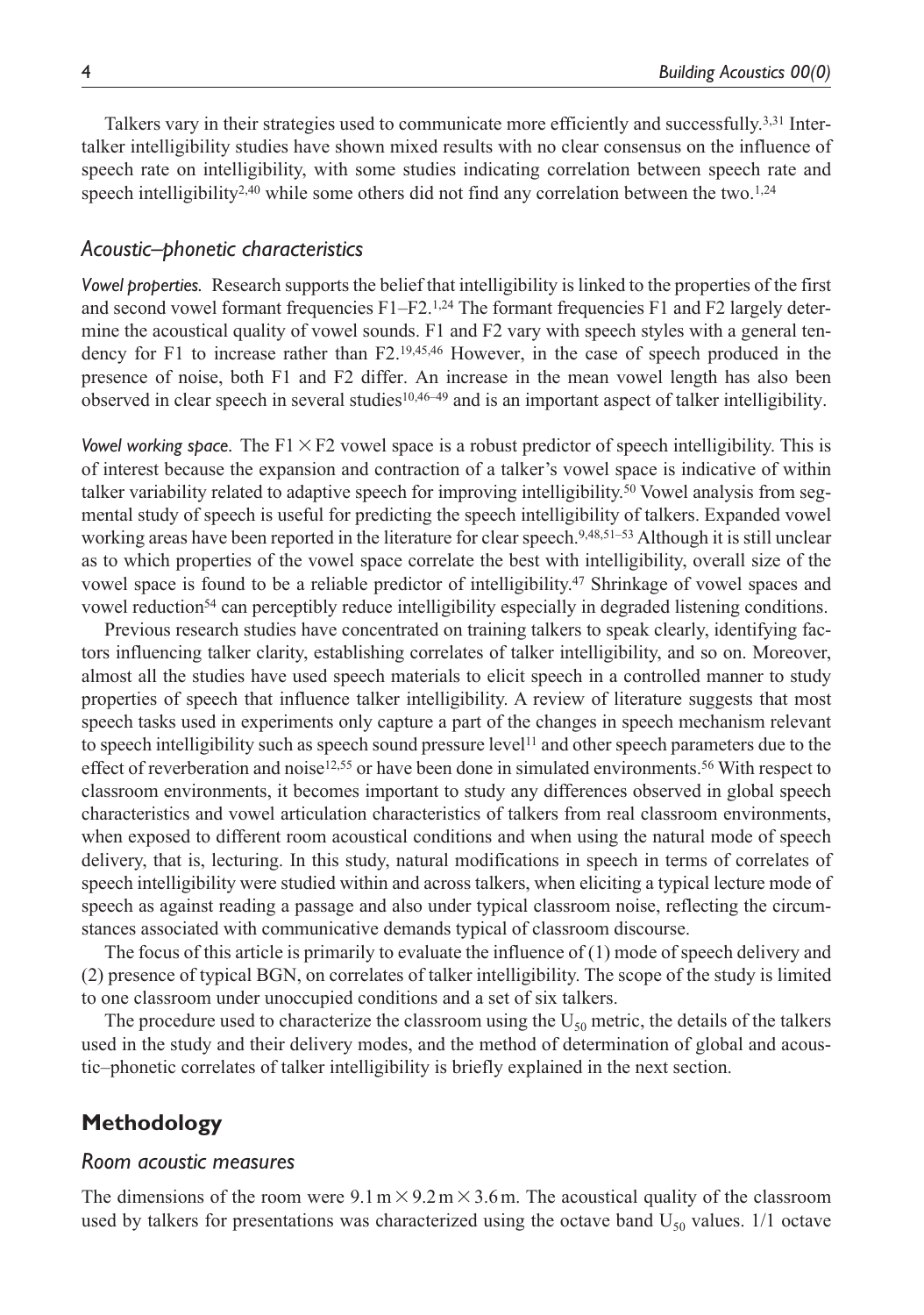| Frequency (Hz) | Magnitude (dB) |
|----------------|----------------|
| 16             | 74             |
| 31.5           | 74.9           |
| 63             | 78.3           |
| 125            | 88.4           |
| 250            | 91.9           |
| 500            | 93.5           |
| 1000           | 92.7           |
| 2000           | 98             |
| 4000           | 94.3           |
| 8000           | 92.4           |
| 16,000         | 87.6           |

**Table 1.** Measured spectrum of balloon pops.

band measurements of reverberation times and BGN levels were carried out to derive the  $U_{50}$  metric. Reverberation times were measured using balloon pop impulse source method. The balloons used for generating the impulse sound were of above-average size and inflated to a level (40 cm in diameter with an error of  $\pm 1$  cm) and were considered sufficient to produce considerable excitation across the frequency bands. The measured spectrum of the balloon pops is indicated in Table 1.

The octave band frequencies in the range of 125–8000 Hz were excited and the reverberation time  $(T_{20})$  was measured using the integrating sound level meter Norsonic Type 118. Measurements were recorded at five typical student locations from the front, middle, and rear of the classroom. The 1 kHz reverberation time was 2 s under unoccupied conditions. The fenestration was kept open and the mechanical ventilation systems (ceiling fans) were turned off when evaluating differences between reading and lecture modes and turned on later to evaluate the influence of noise on speech under lecture mode. The spectrum of background ground with and without the operation of ceiling fans is indicated in Figure 1.

From the measured impulse responses in the classroom, octave band useful-to-detrimental ratios ( $U_{50}$ ) were derived. The following equation (equation (1)) by Bradley<sup>21</sup> was used to arrive at octave band  $U_{50}$  values at typical receiver locations in the classroom.

Frequency weightings as per the method used by Choi<sup>23</sup> were used to derive the octave band  $U_{50}$ values by averaging the octave band values from 125 to 4000 Hz, considering that this range of octave band frequencies is home to all the vowel sounds and the mean  $U_{50}$  was evaluated as a frequency-weighted sum. The octave band  $U_{50}$  value evaluated at the center of the classroom was considered.  $U_{50}$  is given by equation (1) as follows

$$
U_{50} = \left[ \frac{10 \log \left( \frac{1 + r_h^2}{r^2} \right) - e^{\left( \frac{-0.69}{RT} \right)}}{e^{\left( \frac{-0.69}{RT} \right)} + 10^{\frac{SNR}{10}}}} \right]
$$
(1)

where "r<sub>h</sub>" is the reverberation distance where the energy densities of the reflected and direct sounds become equal; "r" is the source–receiver distance; "RT" is the reverberation time; SNR is the signal-to-noise ratio at "r." Table 2 indicates the octave band  $U_{50}$  (125–8000 Hz) values for the classroom under quiet and noisy conditions.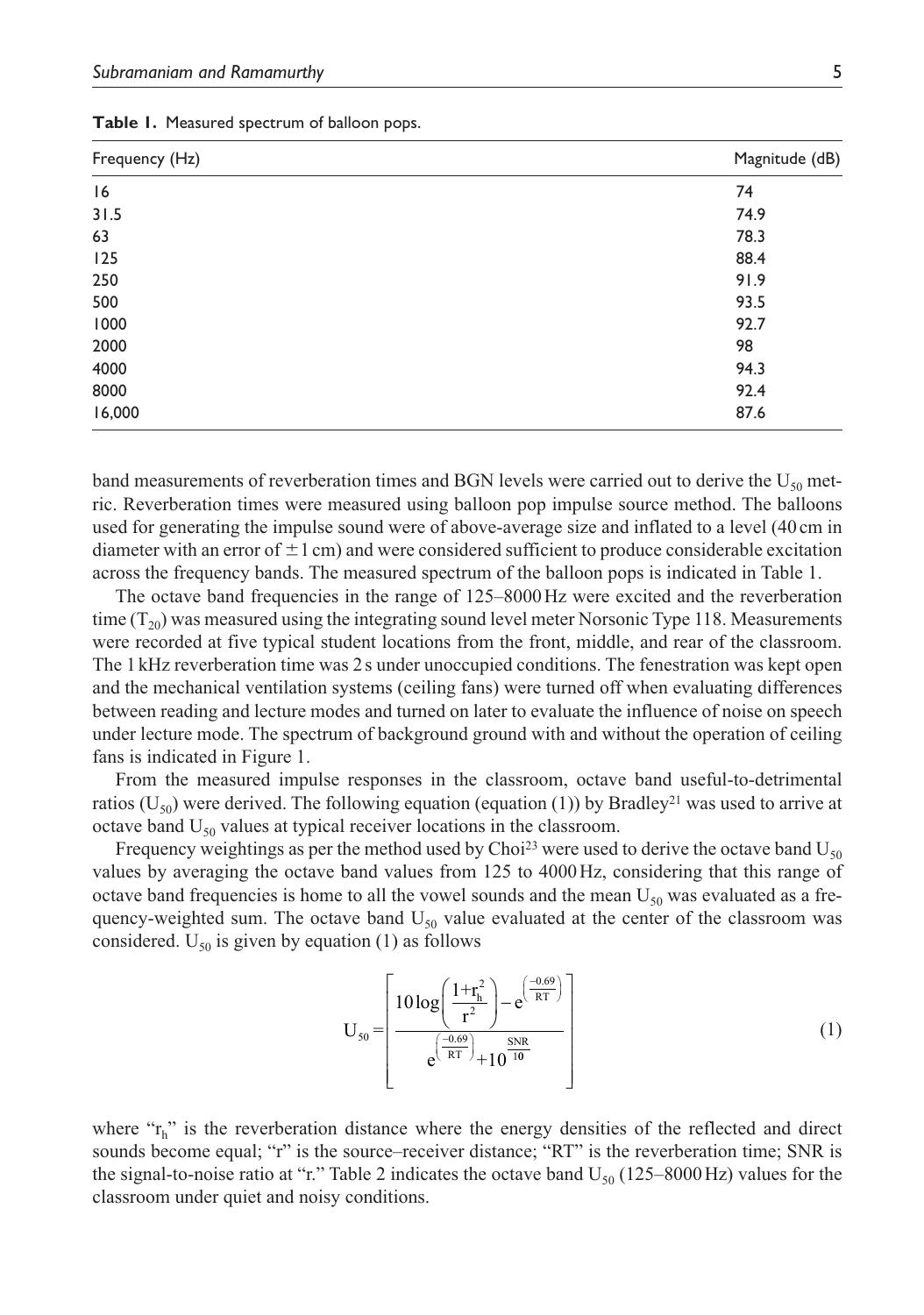

Figure 1. Noise spectrum with and without operation of ceiling fans.

| Frequency (Hz)                                              | $U_{50}$ (dB) |                                                   |  |  |
|-------------------------------------------------------------|---------------|---------------------------------------------------|--|--|
|                                                             |               | With background noise    Vithout background noise |  |  |
| 125                                                         | $-6.0$        | $-2.6$                                            |  |  |
| 250                                                         | $-5.9$        | $-1.9$                                            |  |  |
| 500                                                         | $-5.8$        | $-1.6$                                            |  |  |
| 1000                                                        | $-5.7$        | $-1.05$                                           |  |  |
| 2000                                                        | $-5.7$        | $-0.67$                                           |  |  |
| 4000                                                        | $-5.7$        | $-0.31$                                           |  |  |
| 8000                                                        | $-5.6$        | 0.82                                              |  |  |
| Frequency-weighted sum (250-4000) (Al method) <sup>23</sup> | $-5.71$       | $-0.86$                                           |  |  |

**Table 2.** Octave band U<sub>50</sub> values in classroom with and without background noise.

AI: articulation index.

The average  $U_{50}$  values calculated as a frequency-weighted sum<sup>23</sup> change by an order of nearly 2 dB across the two conditions. The influence of the presence of noise apart from reverberation is seen across all frequency bands, with the 1-kHz U<sub>50</sub> value ranging between  $-1.05$  and  $-5.7$  dB for quiet to noisy conditions, respectively.

## *Talkers, modes of speech delivery, and measures of talkers' speech characteristics*

Six talkers (T1–T6) were randomly selected from a group of graduate students, with equal number of males and females in the age group of 22–30 years. The talker group has experience in giving seminars in class and in various forums and can be considered as early career teachers in higher educational institutions. The talkers assumed the typical lecturing position on the dais in the classrooms and delivered their talks. A headworn microphone was used, for a robust signal with less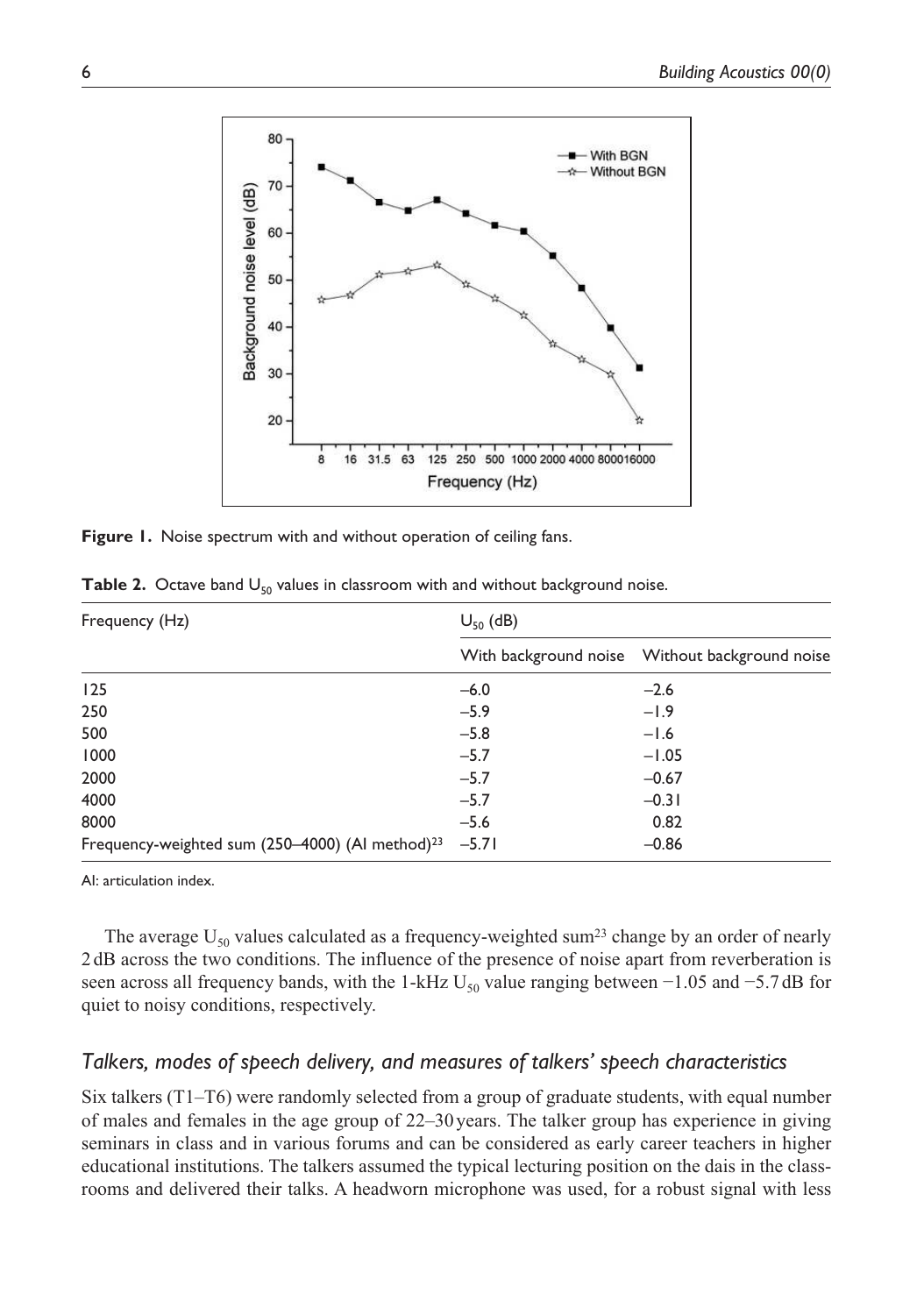feedback issues and the microphone was placed at 5 cm from their mouth,57,58 and their speech was recorded for the entire duration of their talk. The microphone output was connected directly to the audio card of the PC running on Windows 10. Recording was done on a single channel at a sampling rate of 16 bits/44.1 kHz using the Praat software interface.59 Audience was not present during the studies and the experimenter alone was seated in front of the speaker and is a limitation of the study. However, the talkers were instructed to speak naturally as they would to a full audience in two modes of delivery: reading mode and lecture mode. The standardized speech material utilized for reading mode was the phonetically balanced Fairbanks'<sup>60</sup> *Rainbow passage.* The reading lasted for 120 s approximately. For the lecture mode, talkers were encouraged to give a mini-lecture for duration of approximately 30 min on their research area. The topic was of their choice and was done to induce confidence and to ensure fluency and flow of speech. They were instructed to talk naturally and were not restricted in any way. It was made sure that no talker delivered both modes on the same day. Reading and lecturing modes were not carried out for any talker on the same day so as not to influence their speech styles and to avoid speaker fatigue and habituation to the recording environment. Participants were blinded to the experimental conditions as the authors did not want the talkers to know that their modes of delivery were studied and compared. To avoid speculation and misconstrued vocal effort from talkers, the two modes were recorded on separate days. Although the recording durations were different for the two modes due to the nature of speech delivery involved, speech samples of 120s duration were considered for analysis in both cases. Measures of fundamental frequency and duration were extracted and averaged across 30 s slices and the values were used to statistically analyze the data. For vowel space area (VSA) measures, seven tokens per vowel were used. A two-factor analysis of variance (ANOVA) was conducted on the influence of two composite variables (mode of delivery and status of noise) as the primary factor and the influence of speakers as the secondary factor on the selected speech parameters. Mode of delivery was either reading or lecturing and the status of noise was either present or absent. Six talkers were used for measuring each parameter and each speaker was replicated four times. The procedure for evaluating talkers' reading and lecturing modes of delivery in terms of some of the global and acoustic–phonetic measures of talker intelligibility are elucidated in the following.

*Fundamental frequency measures: F0-mean, F0-range, F0-SD.* Fundamental frequency F0 was extracted with the help of Praat software<sup>59</sup> from the recordings at every 10 ms interval from voiced portions. An auto-correlation-based method was used with the Hanning windows with a length of 0.043 s, a pitch floor of 50 Hz, and a pitch ceiling of 300 Hz. F0-mean and F0-SD were computed for every 30 s interval of the lecture recordings and read passages, as well as for the whole duration of phonation. However, four 30-s samples from the middle portion of the lecture were used for analysis.

*Durational measures: pause rate, pause length, and speech rate.* Speech rate (syll/s), pause rate (pause/s), and mean pause length (ms) were evaluated for all talkers in both reading and lecture modes. Following the method elucidated in the literature, $30,31$  pauses were fixed as silent periods of minimum 10 ms in duration. Pause rate was evaluated by dividing the pause frequency over the duration of total phonation. Mean pause rate was evaluated by dividing the total pause length over the pause frequency.

*Vowel measures: VSA.* Four-point vowel spaces for all the six talkers in the study were evaluated for all the six talkers. The waveforms for words containing the corner vowels  $/i$ ,  $/u$ ,  $/a$ , and  $/a$  that make up the quadrilateral were segmented and extracted from running speech samples recorded during both modes of delivery (reading and lecturing), using Praat software. Using Praat, the vowel segments were selected and saved for further analysis. Praat provides the parallel display of the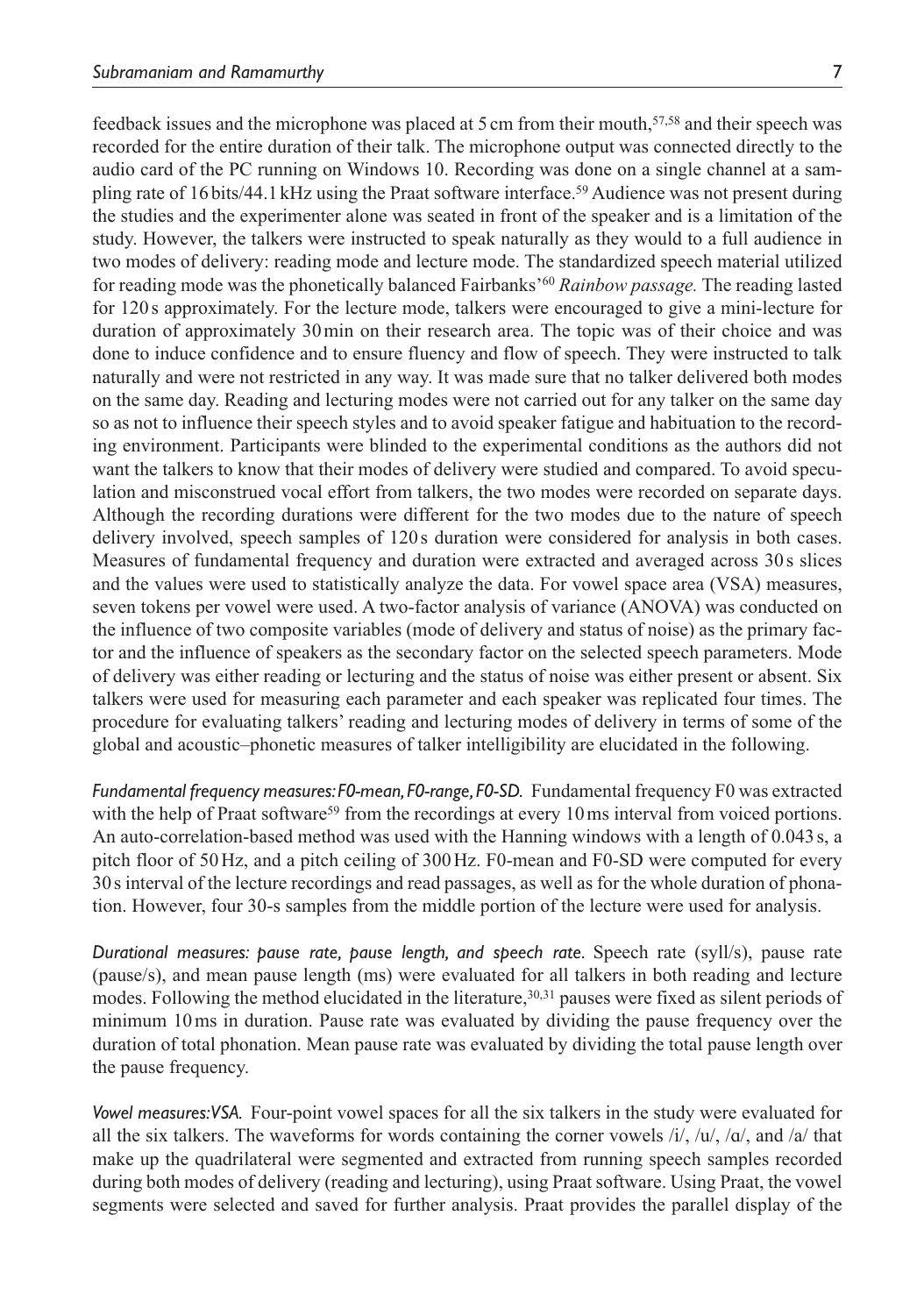|                | Talker Reading mode without BGN |              | Lecture mode without BGN    |    | <b>Difference</b>                                                | <b>Difference</b> |
|----------------|---------------------------------|--------------|-----------------------------|----|------------------------------------------------------------------|-------------------|
|                | F0-mean (Hz)                    | $FO-SD$ (Hz) | F0-mean $(Hz)$ F0-SD $(Hz)$ |    | between modes between modes<br>in $ST$ (F0-mean) in $ST$ (F0-SD) |                   |
|                | 279                             | 50           | 297                         | 59 | IJ                                                               | 2.8               |
| $\overline{2}$ | 180                             | 37           | 232                         | 44 | 4.4                                                              | 3.0               |
| 3              | 44                              | 38           | 141                         | 38 | $-0.4$                                                           | 0                 |
| 4              | 261                             | 46           | 279                         | 56 | 1.2                                                              | 3.4               |
| 5              | 278                             | 54           | 281                         | 56 | 0.2                                                              | 0.6               |
| 6              | 153                             | 49           | 149                         | 29 | $-0.5$                                                           | $-9.1$            |

**Table 3.** F0-mean and F0-SD for talkers under reading and lecture mode.

SD: standard deviation; BGN: background noise; ST: semitones.

speech waveform, spectrogram, and the short spectral cross-section. Formant frequencies F1 and F2 were measured manually, by placing the mouse cursor over the steady-state portion of the vowel nuclei and values were recorded. Seven tokens for each vowel case were measured separately from reading and lecturing samples, for each of the six talkers and this worked out to 168 manual measurements totally. The mean F1 or F2 value of the seven tokens per vowel is taken as the formant pair in Hertz for the particular vowel. The formant frequency measures in Hertz were converted into the psycho-acoustical Bark scale using equation (2) given by Traunmüller<sup>61</sup>

$$
F(Barks) = \left[\frac{26.81}{\left(1 + \left(\frac{1960}{F(Hz)}\right)\right)}\right] - 0.53\tag{2}
$$

where F(Hz) is the value of the formant frequencies in Hertz and F(Barks) is the transformed Bark value.

To calculate the vowel working space, from the mean F1 and F2 frequencies, the F1, F2 coordinates for each vowel were fixed and the area of the polygon formed from the F1, F2 coordinates of each vowel was derived. The area of the polygon is the VSA. Inter-talker and intra-talker variations in VSAs were compared from speech samples from two different modes of delivery and in the presence and absence of noise.

# **Results and discussion**

# *Fundamental frequency measures*

*Influence of mode of delivery of speech.* Table 3 shows the fundamental frequency measures across talkers for two different speaking modes namely reading and lecturing. The difference in fundamental frequency measures between the two speaking modes is transformed from hertz to logarithmic semitones (ST) to perceptually normalize the speakers for easy comparison. There is a considerable inter-talker and intra-talker variation in the fundamental frequency characteristics between two modes of speech delivery. Majority of the talkers exhibit an increase in their fundamental frequency measures when delivering speech in lecture mode  $(M=230.5, SD=63.9)$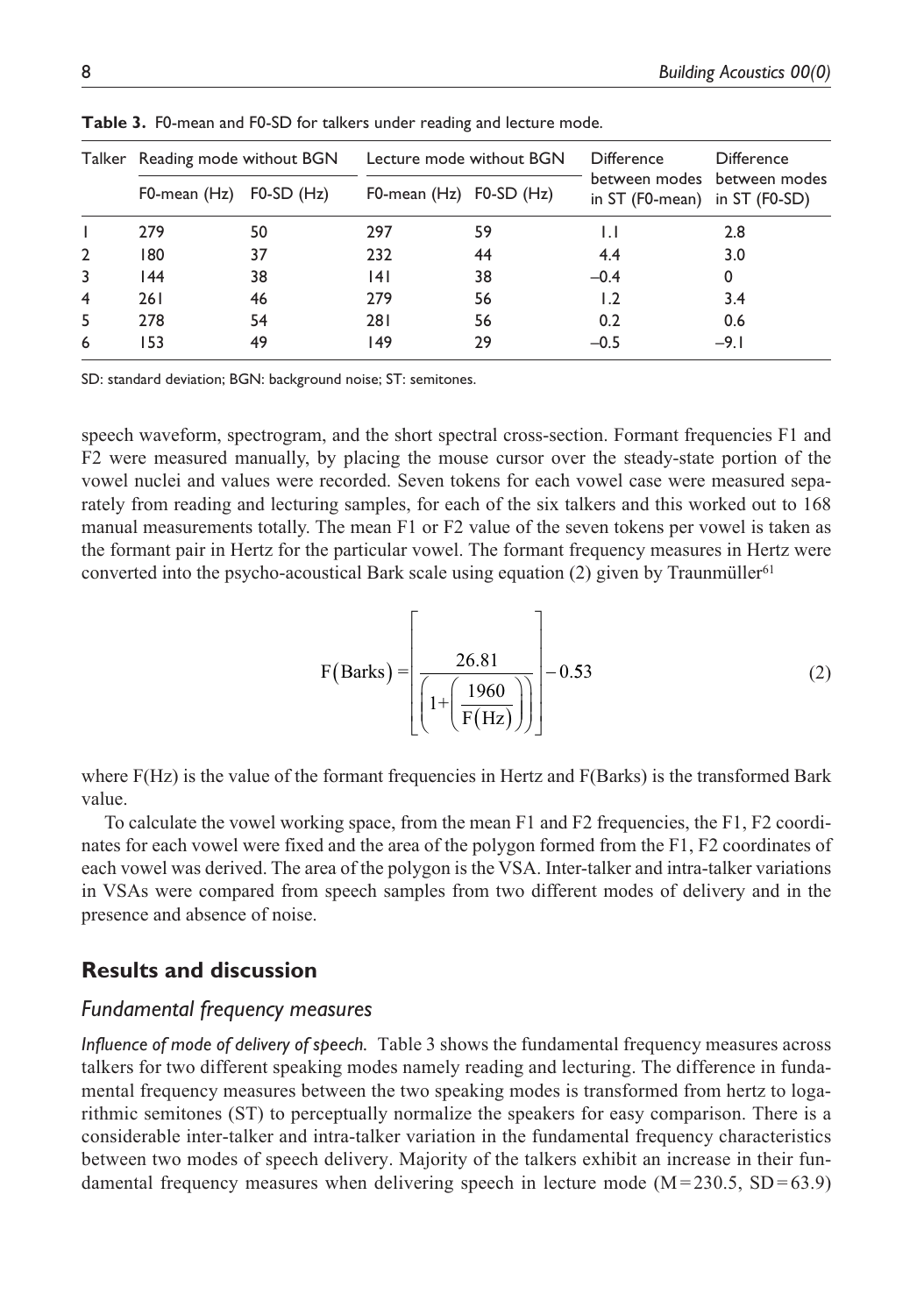| Talker         | Lecture mode<br>(without BGN) |                | Lecture mode (with BGN) |              | Difference in<br>ST (F0-mean) | Difference in<br>ST (F0-SD) |
|----------------|-------------------------------|----------------|-------------------------|--------------|-------------------------------|-----------------------------|
|                | F0-mean (Hz)                  | $FO-SD$ $(Hz)$ | F0-mean (Hz)            | $FO-SD$ (Hz) |                               |                             |
|                | 297                           | 59             | 279                     | 50.1         | $-1.1$                        | $-2.8$                      |
| $\overline{2}$ | 232                           | 44             | 244                     | 59.4         | 0.9                           | 5.2                         |
| 3              | 141                           | 38             | 164                     | 64.9         | 2.6                           | 9.3                         |
| $\overline{4}$ | 279                           | 56             | 326                     | 62.6         | 2.7                           | 1.9                         |
| 5              | 281                           | 56             | 285                     | 58.6         | 0.3                           | 0.8                         |
| 6              | 49                            | 29             | 231                     | 48           | 7.6                           | 8.7                         |

**Table 4.** F0-mean and F0-SD of lecture with and without background noise (BGN).

SD: standard deviation; BGN: background noise; ST: semitones.

than in the reading mode ( $M = 216.4$ , SD = 58.8). An increase in F0-mean could be associated with increased intelligibility or an effect of vocal loading. The results of the two-factor ANOVA for F0-mean showed that the primary factor (reading vs lecture modes) was significantly different (F(1, 36) = 101.8 > F<sub>crit</sub> = 4.11; p < 0.0001). Similarly, the speakers were also significantly different in their speech delivery (F(5, 36) = 1431.5 > F<sub>crit</sub> = 2.47; p < 0.0001). There was a significant interaction between mode of delivery and speakers  $(F(5, 36)=36.6 > F_{crit}=2.47;$ p < 0.0001). Increase in liveliness of speech is characterized by increased excursions of F0 from its mean (F0-SD) and this is seen in lecture mode of delivery  $(M=49.4, SD=9.03)$  when compared to the reading mode ( $M = 47.8$ , SD = 6.59) for majority of the talkers. Talker 6 shows more liveliness in reading mode, indicating that reading always need not be associated with monotones. Results of the two-way ANOVA indicated that the primary factor (reading vs lecture mode) was not significantly different  $(F(1, 36) = 1.9 < F<sub>crit</sub> = 4.11$ ; p=0.17), but speakers significantly modified the liveliness of their speech across the two modes of delivery (F(5,  $36$ ) = 19.9 > F<sub>crit</sub> = 2.47; p < 0.000). There was also a significant interaction between the mode of delivery and speakers  $(F(5, 36) = 10.9 > F_{crit} = 2.47; p < 0.000)$ . Also, female talkers in the group (Talkers 1, 4, and 5) exhibit more pitch variation (F0-SD) compared to male talkers as seen in another study.<sup>2</sup>

*Influence of classroom BGN.* Table 4 shows the fundamental frequency characteristics of all talkers in lecture mode with and without classroom BGN. When talkers are exposed to noise during lecture mode speech, majority of the talkers exhibit significant differences in F0-mean and F0-SD with an increase in the F0-mean  $(M=281.1, SD=36.8)$  and F0-SD  $(M=82.4, SD=31.5)$  in the presence of noise compared to F0-mean ( $M = 230.5$ , SD = 63.9) and F0-SD ( $M = 49.4$ , SD = 9.03) in lecture mode without BGN.

The results of the two-way ANOVA for F0-mean revealed significant effects of noise  $(F(1,$ 36) = 694.5 > F<sub>crit</sub> = 4.11; p < 0.000) and speakers (F(5, 36) = 442.7 > F<sub>crit</sub> = 2.48; p < 0.000), with a significant interaction between noise and speakers  $(F(5, 36)=116.3 > F<sub>crit</sub>=2.48; p < 0.000)$ . Similarly, the ANOVA results for F0-SD also showed significant effect of factor noise (F(1, 36) = 906.2 > F<sub>crit</sub> = 4.11; p < 0.000) and speakers (F(5, 36) = 106.2 > F<sub>crit</sub> = 2.47; p < 0.000) with a significant interaction between the two factors  $(F(5, 36)=230.4 > F<sub>crit</sub>=2.47; p < 0.000$ ). Overall, this suggests that talkers modulate their fundamental frequency characteristics in response to the ambient noise to enhance their intelligibility. This is in agreement with studies that have compared speech in controlled and real environments.<sup>28,62</sup>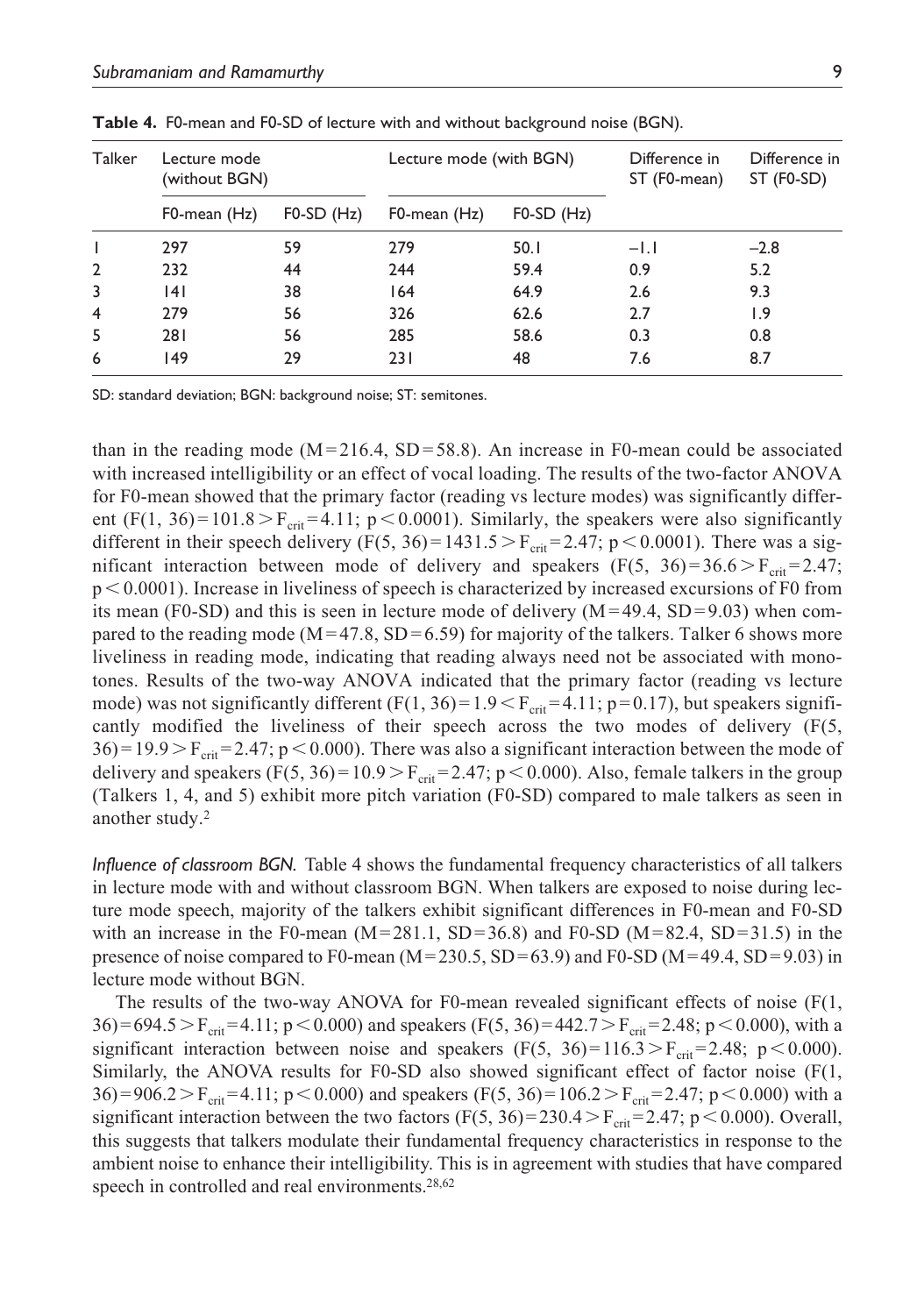

**Figure 2.** Speech rate across talkers for reading and lecture modes.

## *Durational measures*

#### *Influence of mode of delivery of speech*

*Speech rate.* Figure 2 indicates the speech rate (syll/s) across all talkers when eliciting speech under reading and lecture modes. The results of the two-way ANOVA for speech rates indicated that the primary factor (reading vs lecture) was not significantly different  $(F(1, 36) = 0.177 < F_{crit} = 4.11$ ;  $p=0.67$ ), but speakers significantly altered their speech delivery (F(5, 36) = 11.5 > F<sub>crit</sub> = 2.47;  $p < 0.000$ ). There was also a significant interaction between the mode of delivery and speakers  $(F(5, 36)=3.75; p<0.01)$ . Speech rate varies across talkers with marginal intra-talker variation between reading and lecture style of speaking. Inter-talker variation may also be attributed to differences in reading fluency, cognitive skills, speaking skills, and so on.

*Pause rate.* Figure 3 shows the mean pause rate (pauses per second) for all talkers across the two modes of speech delivery. Talkers vary their pause characteristics with almost all talkers exhibiting an increase in the rate of pauses under lecture mode  $(M=2.8, SD=0.4)$  when compared to reading mode ( $M = 2.5$ ,  $SD = 0.4$ ).

The results of the two-way ANOVA for pause rate revealed that the primary factor (reading vs lecture) was significantly different (F(1, 36)=10.24 > F<sub>crit</sub>=4.11; p < 0.01). The speakers were also significantly different in their way of speaking  $(F(5, 36) = 6.86 > F<sub>crit</sub> = 2.47; p < 0.001)$ . However, there was no significant interaction between the factors (F(5, 36)=0.61 <  $F_{\text{crit}}$ =2.47;  $p = 0.68$ ).

Reading does not require as much cognitive processing/thinking as lecturing does and so the insertion of pauses in read text is only dependent on reading fluency and oral reproduction capability of the talkers. In the case of lecturing mode, talkers need to think and talk to deliver a meaningful lecture and the insertion of frequent pauses in this mode of speech gives the talker time for cognitive processing and delivery of speech.

*Mean pause length.* Figure 4 shows the mean pause length (ms) for all six talkers in reading and lecturing modes. Majority of the talkers show a significant decrease in mean pause lengths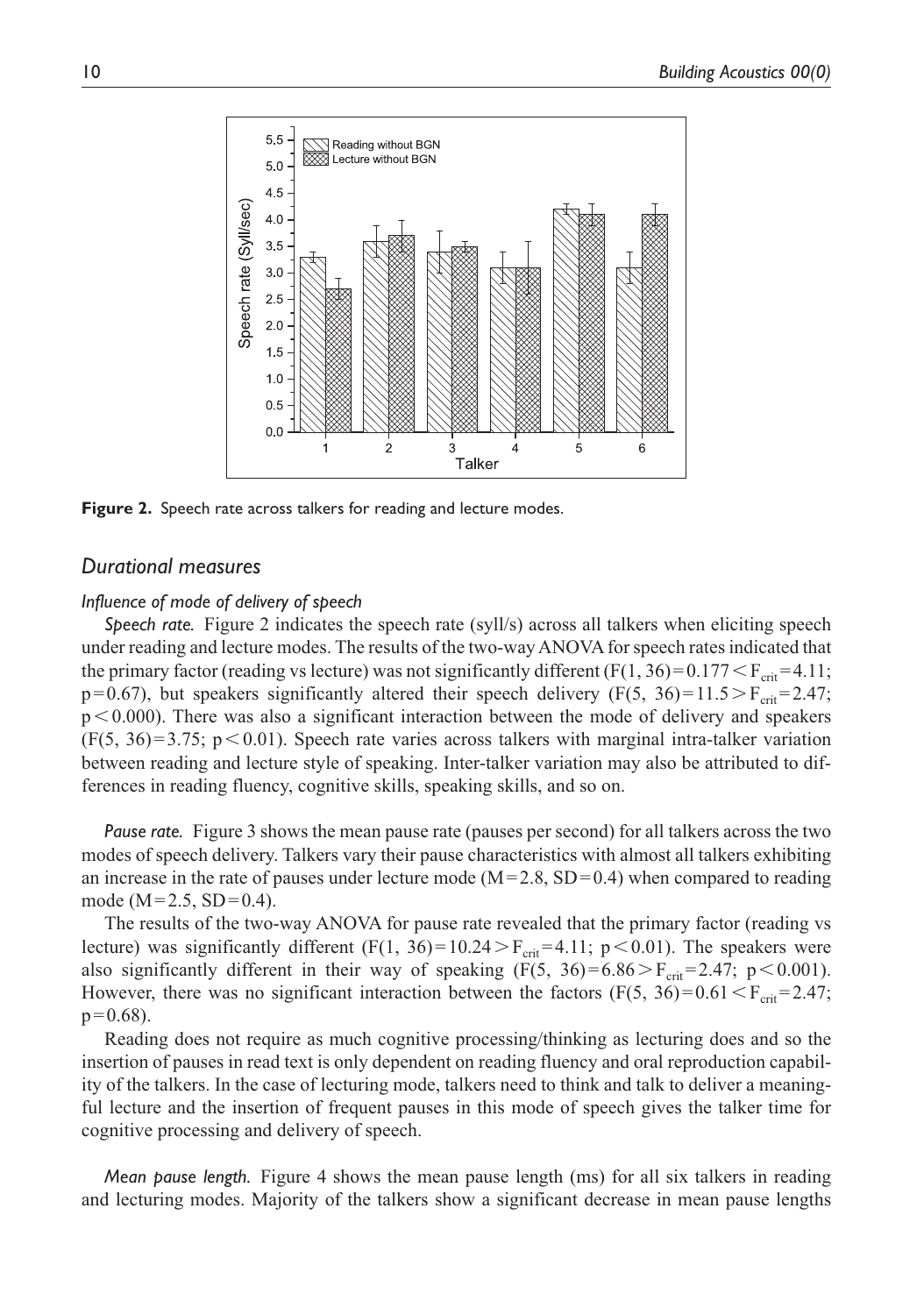

Figure 3. Pause rate across talkers for reading and lecture modes.



**Figure 4.** Mean pause length of talkers across speaking conditions.

in lecture mode (M = 150.8, SD = 36.3) when compared to reading mode (M = 180.2, SD = 42.6). Two-way ANOVA results for mean pause length reveal that the factor, mode of delivery, was significantly different (F(1, 36)= $12 > F_{crit}$ =4.11; p < 0.001) and the speakers were also significantly different in their method of delivery (F(5, 36)=5.9 > F<sub>crit</sub>=2.47; p < 0.001). There was also a significant interaction effect between the speakers and mode of delivery ( $F(5, 36) = 4.69 > F<sub>crit</sub> = 2.47$ ;  $p < 0.01$ ).

Although pause rate has increased, the mean pause lengths are reduced in lecture mode resulting in more frequent pauses of shorter duration for majority of the talkers. Talkers typically use "filled pauses" and interject them into their speech to give themselves sufficient time to think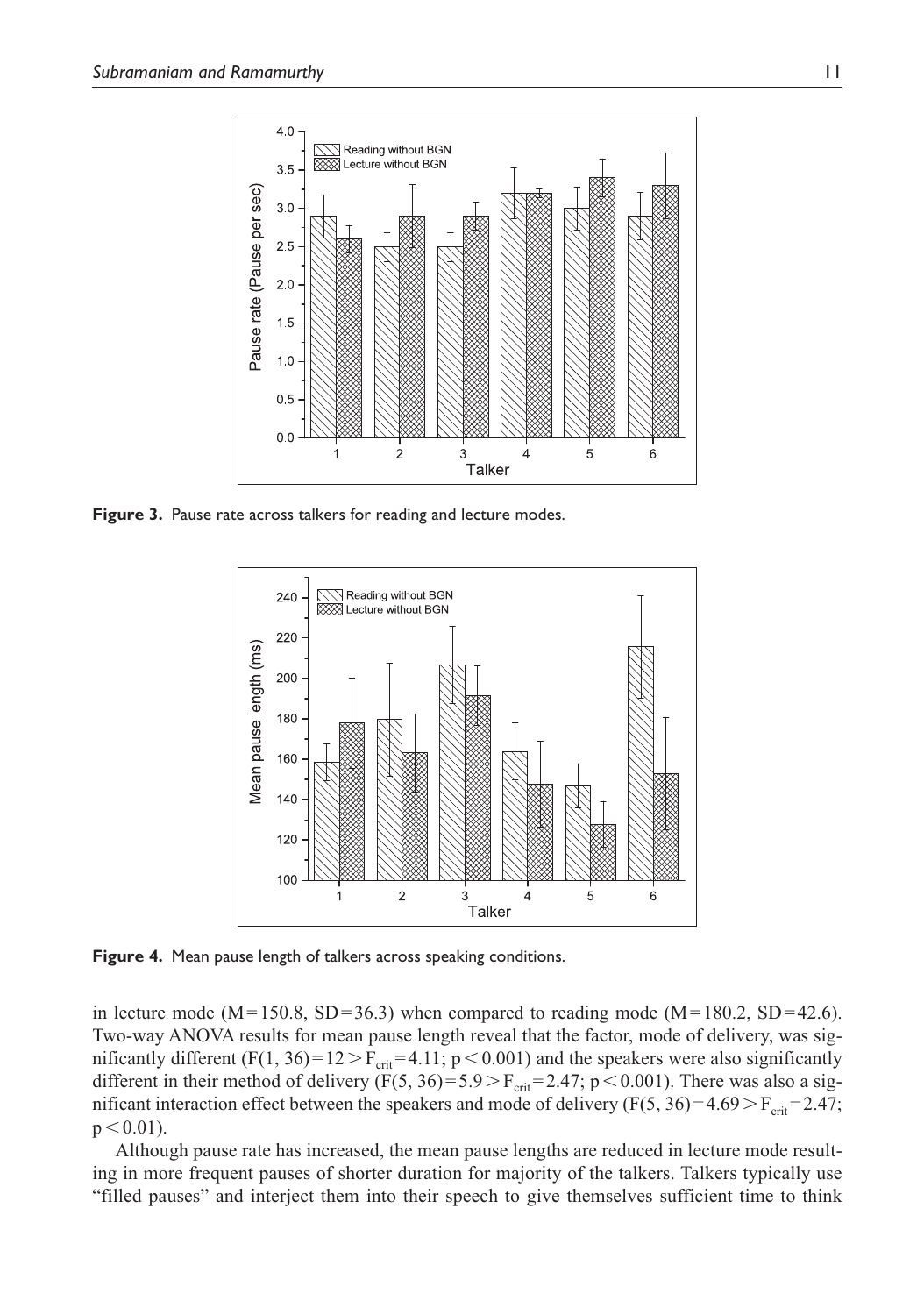

**Figure 5.** Speech rate across talkers for lecture mode with and without background noise.

about what next to say. The reduction in mean pause lengths in lectures could be attributed to this phenomenon.

#### *Influence of classroom back ground noise*

*Speech rate.* Figure 5 shows the variation in speech rates of talkers when eliciting lectures in the presence and absence of classroom BGN.

Speech rate of talkers in lecture mode  $(M=4.12, SD=0.64)$  in the presence of classroom BGN is higher compared to speech rate in lecture mode without BGN  $(M=3.5, SD=0.64)$ , contradictory to popular belief that Lombard speech<sup>18</sup> (speech in noise) is characterized by lower speech rates. The Lombard effect is triggered in the presence of noise that contains similar speech frequencies. The octave band  $U_{50}$  values (Table 2) reflect the influence of noise across relevant speech frequencies and the influence of noise on talkers shows significant effects. Two-way ANOVA results for speech rate indicate that the primary factor (lecture in noise vs quiet) was significantly different (F(1, 36) = 24.9 > F<sub>crit</sub> = 4.11; p < 0.001). Speakers also were significantly different in their speech delivery (F(5, 36)=9.9>F<sub>crit</sub>=2.47; p < 0.001). There was also a significant interaction between noise and speakers (F(5, 36)=4.52 > F<sub>crit</sub> = 2.47; p < 0.01). This reflects on talkers' capability to adapt to degraded speaking conditions.

*Pause rate.* Looking at pause characteristics of talkers when eliciting speech in lecture mode in the absence and presence of noise from Figure 6, there is a significant increase in pause rate  $(M=3.73, SD=0.47)$  across all talkers when speaking in the presence of noise (F(1,  $36$ ) = 112.5 > F<sub>crit</sub> = 4.11; p < 0.001) with speakers being significantly different in their speech delivery (F(5, 36)=3.67 > F<sub>crit</sub>=2.47; p < 0.01). There was also a significant interaction between noise and speakers  $(F(5, 36) = 8.76 > F_{crit} = 2.47; p < 0.000)$ . The noise present may increase the cognitive effort of the talker, increasing the instances of "filled pauses" and which results in increased rate of speech and pauses per second.

*Mean pause length.* Figure 7 shows that the presence of noise results in a decrease in pause length  $(M=129.5, SD=27)$  and this can also be partially attributed to higher instances of "filled pauses"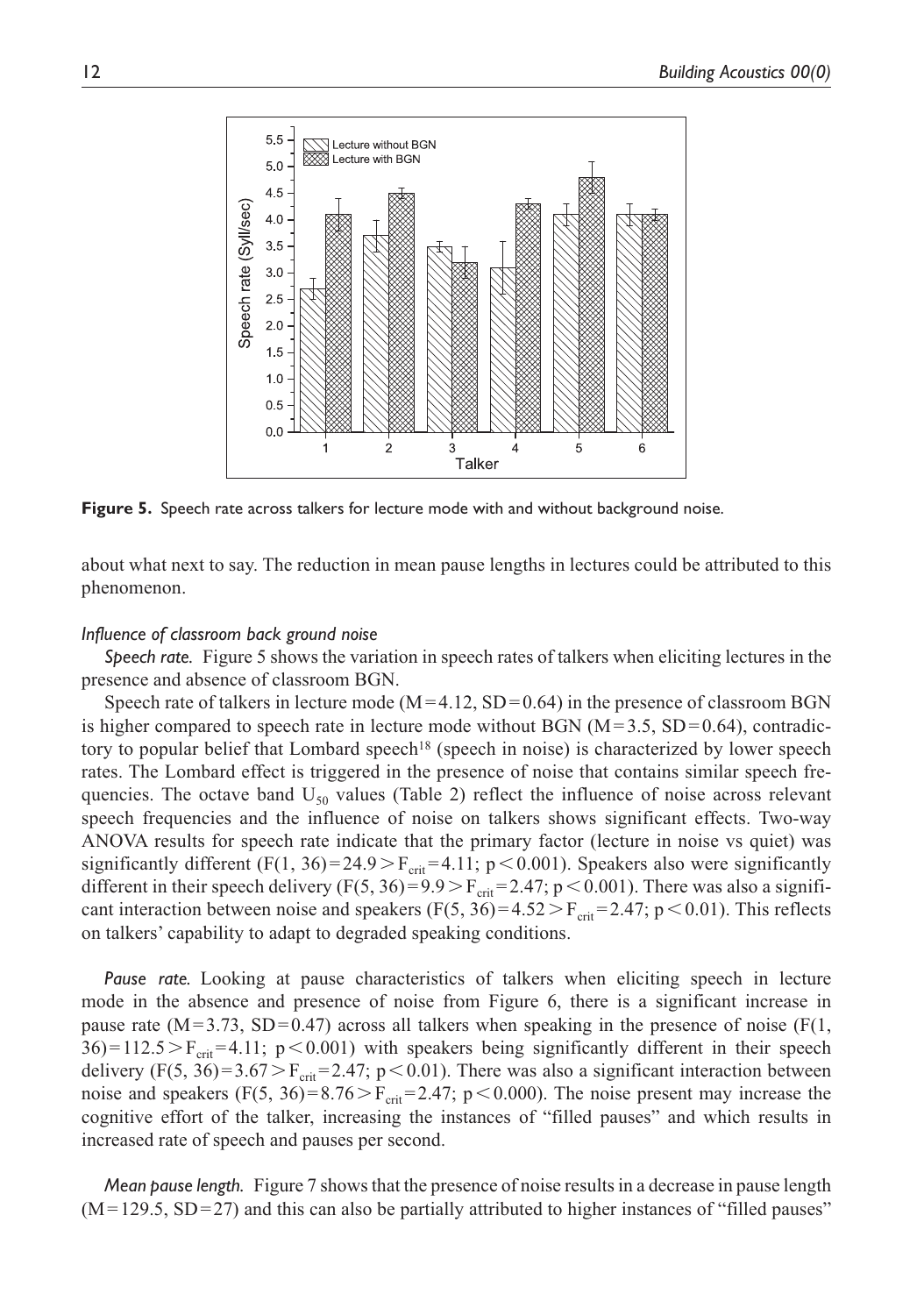

**Figure 6.** Pause rate across talkers for lecture mode with and without background noise.



Figure 7. Mean pause length for lecture mode with and without background noise.

that are typical of lecture mode of speech. The two-way ANOVA results reveal that the primary factors (lecture with and without BGN) were significantly different (F(1, 36)=9.70 > F<sub>crit</sub> = 4.11;  $p < 0.01$ ). The speakers were also significantly different in their method of speech delivery (F(5,  $36 = 7 > F<sub>crit</sub> = 2.47$ ; p < 0.000). There was also a significant interaction between noise and speakers (F(5, 36)=2.81 > F<sub>crit</sub>=2.47; p < 0.05).

## *Intra-talker variation in vowel space properties*

*Influence of mode of delivery.* Figure 8 shows the intra-talker difference in vowel articulation between the two speech modes as quantified by the VSA.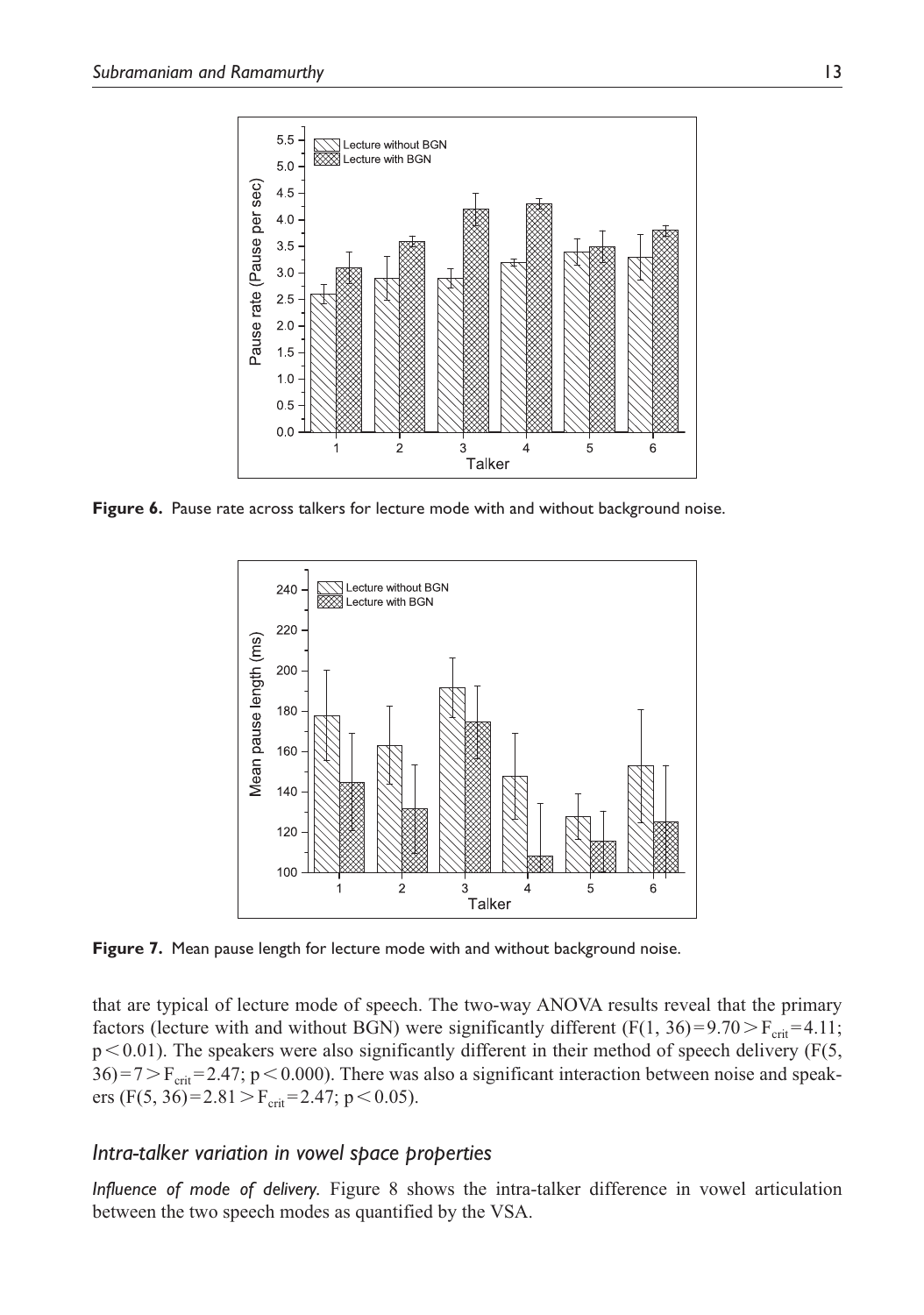

**Figure 8.** Intra-talker variation in vowel space area between reading and lecture modes.

The intra-talker difference in VSA between reading and lecture mode varied from −4.0 to 4.5 bark units, with higher VSA in lecture mode  $(M=9.87, SD=3.71)$ , when compared to reading mode  $(M=9.00, SD=4.14)$ . Talker 1 shows maximum vowel articulation in reading mode and Talker 2 shows the maximum vowel articulation in lecture mode of delivery. Talker 1 shows maximum variation between the two speech modes, whereas Talker 5 shows the least. Considering that the VSA is a robust indicator of talker intelligibility, it is seen that talker intelligibility could be better in lecturing mode. Talkers 2–5 show increased vowel articulation in lecture mode, whereas Talkers 1 and 6 show better articulation in reading mode. This indicates that talkers modify their speech characteristics differently with change in speaking mode and are in agreement with previous studies.51,63

Figure 9 illustrates the variation in the articulatory definitions of vowels, between reading and lecturing modes of speech delivery for each of the six talkers separately (Figure 9(a)–(f)). All talkers show variation in their utterances in terms of vowel formant frequencies, F1 and F2, between reading and lecture mode of deliveries. For four out of six talkers, VSA reduces in reading mode compared to lecture mode, so there is shrinkage of vowel space for majority of talkers in reading mode compared to lecture mode.

A considerable increase in the mean F1 for both the front vowels /i/  $(M=3.74, SD=0.74)$  and  $/a/$  (M = 7.9, SD = 0.61) is seen for all talkers in lecture mode, whereas an increase in the mean F2 is also seen for front vowel /a/ (M=9.4, SD=1.2) along with the other low vowel /a/ (M=11.6, SD=0.9). The difference in vowel /i/ articulation (F(1, 24)=11.16 > F<sub>cri</sub>=4.25; p < 0.01) and vowel /a/ articulation (F(1, 24)=6.59 > F<sub>crit</sub> = 4.25; p < 0.05) between the two modes of delivery was found to be significant as per the results of the two-way ANOVA with replications. The change in F2 of high vowels  $(i/\sqrt{u})$  was marginal compared to the change in F2 of low vowels  $(i\sqrt{a})$ . The difference in the mean articulatory vowel positions in the  $F1 \times F2$  plane in lecture mode of delivery as shown in Figure 9(a)–(f) indicates different ways of articulation from reading mode. For example, the increased mean F1 and F2 of vowel /i/ in lecture mode of delivery indicates more open and more front articulatory movement and increased mean F1 of low vowels indicates that talkers open their mouths wider for lecturing than reading.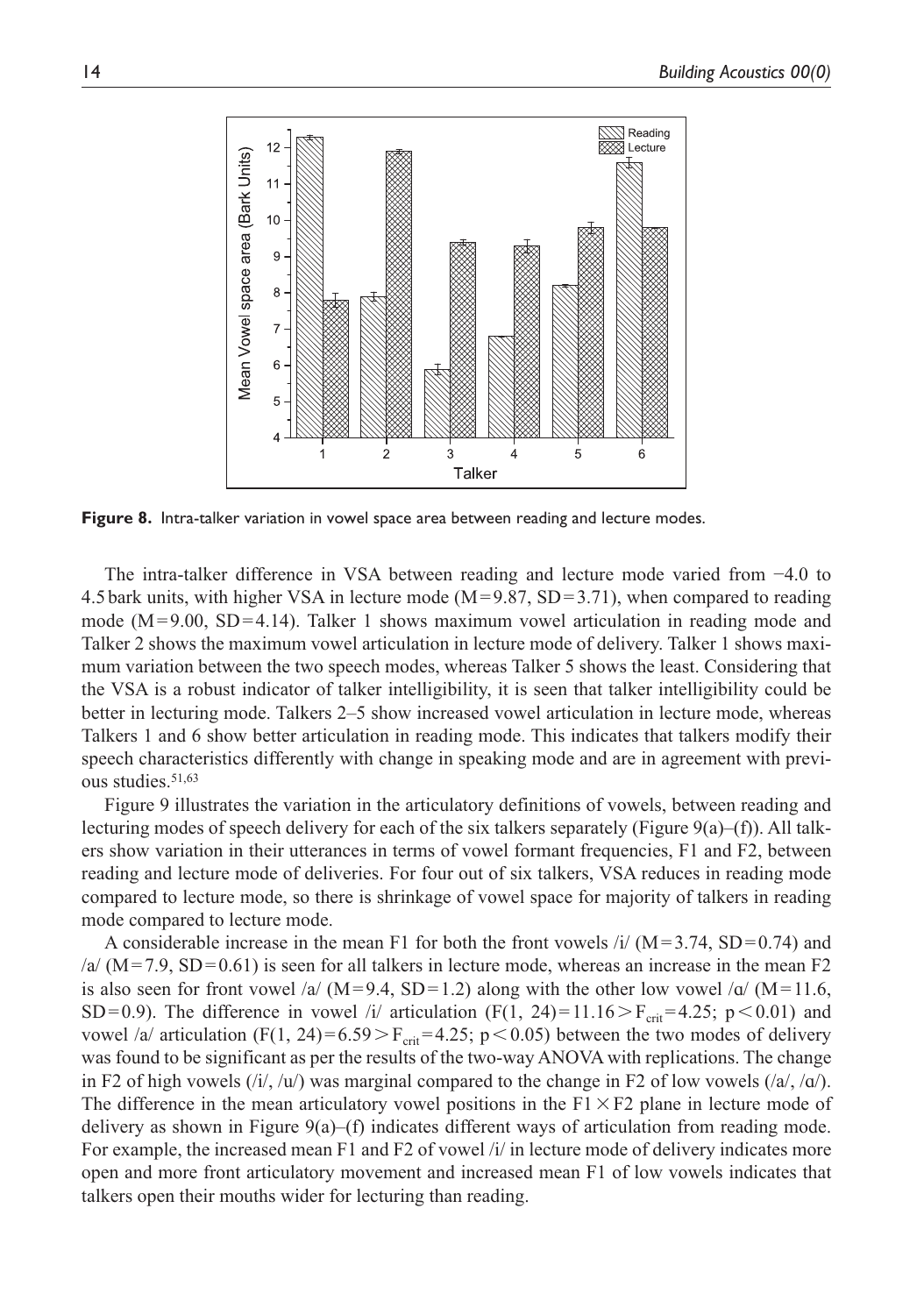

Figure 9. Intra-talker variation in VSA between reading and lecture modes: (a) Talker 1, (b) Talker 2, (c) Talker 3, (d) Talker 4, (e) Talker 5, and (f) Talker 6.

Also, a decrease in the mean F1 and increase in the mean F2 of vowel /u/ in lecture mode indicate less lip-rounding or closed articulatory movement. VSA alone may not be sufficient to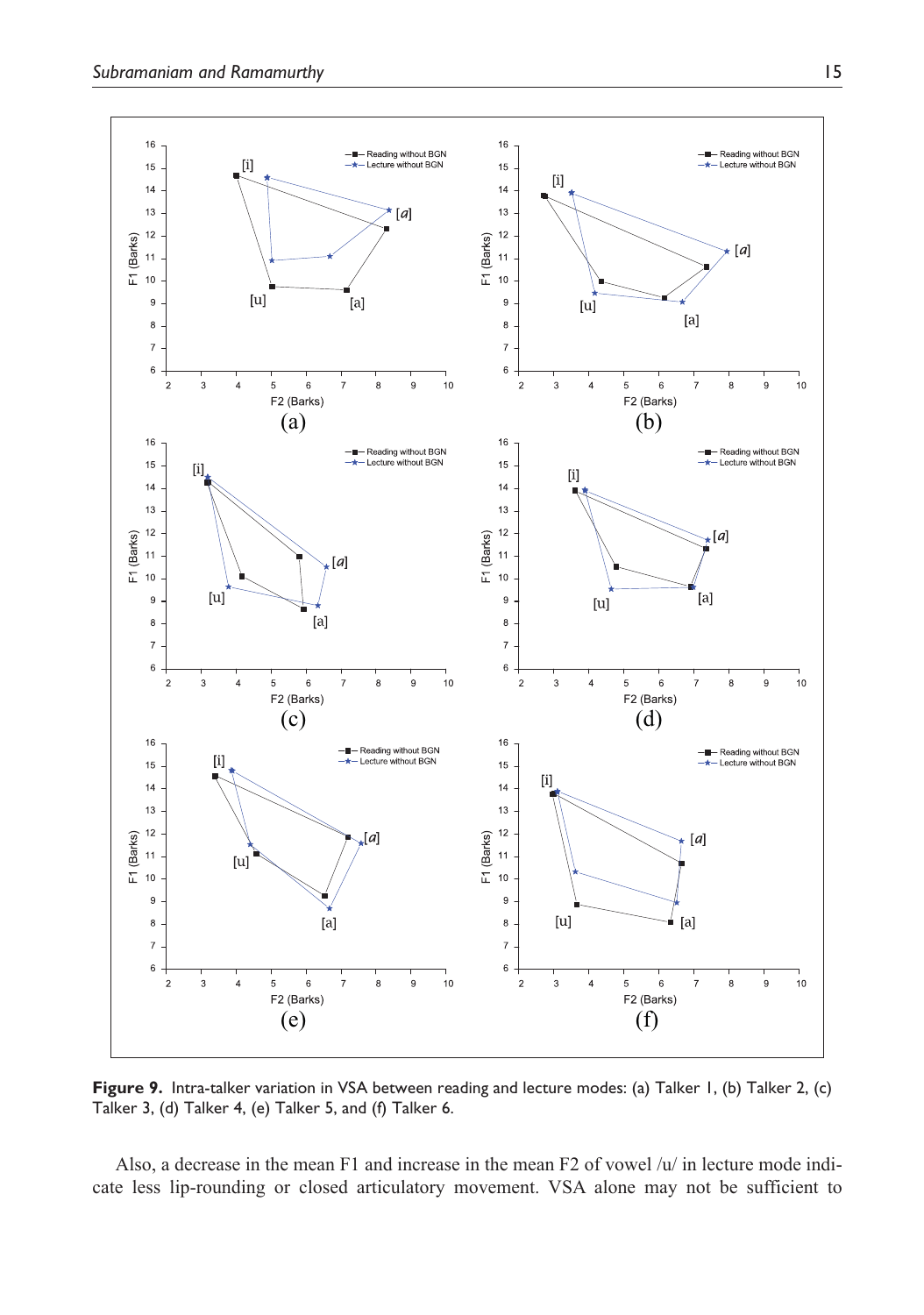

**Figure 10.** Intra-talker variation in VSA with and without background noise.

understand the intra-talker variability in vowel articulation between the two modes of speech delivery, as for the similar VSAs, the articulation of vowels in the  $F1 \times F2$  plane may differ.

*Influence of classroom BGN.* Figure 10 presents the intra-talker variation in VSAs between lecture modes with and without BGN.

Majority of the talkers exhibit higher VSAs in the presence of BGN in the classroom. Talkers 2 and 5 show reduction in their vowel articulation in the presence of noise.

Mean VSA across talkers in lecture mode with and without BGN varies from 7.8 to 11.9 bark units and from 6.1 to 11.5 bark units for lecture mode with BGN. With a relatively narrower range of VSA for lecture mode in the presence of BGN, an overall vowel reduction happens across talkers in their lecture delivery in the presence of noise. The mean VSA across talkers for lecture mode with and without BGN are 9.9 and 9.7 bark units, respectively.

The intra-talker difference in VSA between the two conditions varies from −3.6 to 3.6 bark units, with a mean difference of 0.2 bark units between the two conditions. The intra-talker difference in VSA between the two conditions varies from −3.6 to 3.6 bark units, with a mean difference of 0.2 bark units between the two conditions. However, the individual differences in vowel articulation between the two speaking conditions (with and without BGN) are analyzed from the individual vowel space diagrams for each individual talker presented in Figure 11.

### *Inter-talker variation in vowel space properties*

#### *Influence of mode of delivery*

*Reading and lecture modes.* From the range of F1 and F2 values obtained using seven tokens per vowel for all talkers, for the four cardinal vowels for all speakers, the mean VSAs were determined across reading and lecture modes, as presented in Figures 12 and 13, respectively.

The mean VSA across talkers for reading mode is 8.8 bark units and for lecture mode is 9.7 bark units. The mean VSAs in reading mode range from 5.9 to 12.3 bark units and those in lecture mode across all talkers range from 7.8 to 11.9 bark units, with greater variation in reading mode compared to lecture mode for all talkers. All talkers show similar articulatory modifications in the F1 dimension for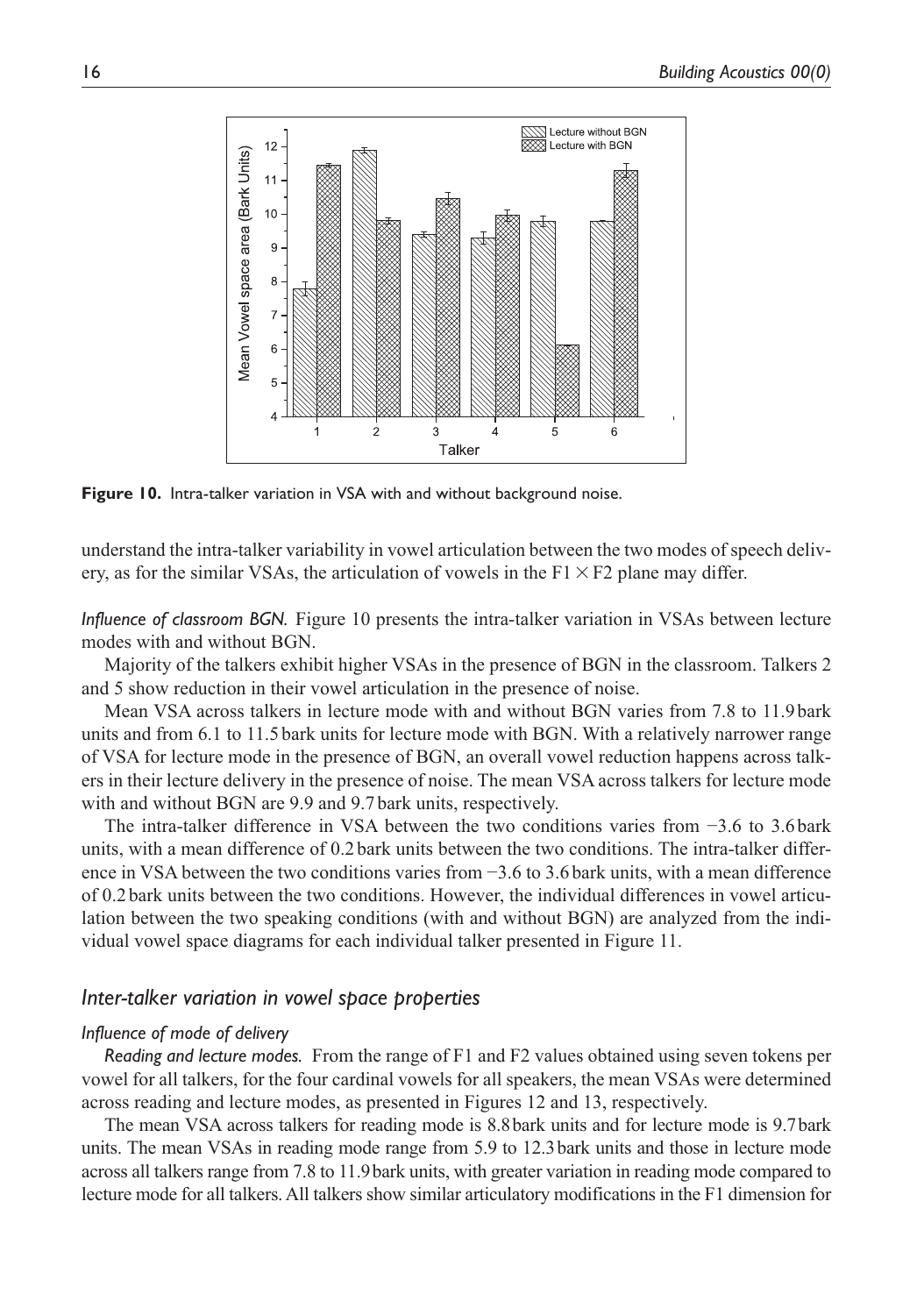

**Figure 11.** Intra-talker variation in vowel space for lecture mode with and without noise: (a) Talker 1, (b) Talker 2, (c) Talker 3, (d) Talker 4, (e) Talker 5, and (f) Talker 6.

vowels /i/ and /a/, with greater variation in mean F1 of vowel /i/ in lecture mode and greater variation in mean F1 of vowel /a/ in reading mode. The results of the two-way ANOVA indicated no significant effects of mode of delivery on VSA (F(1, 36)= $0.78 < F_{crit}$ =4.11; p=0.38); however, the speakers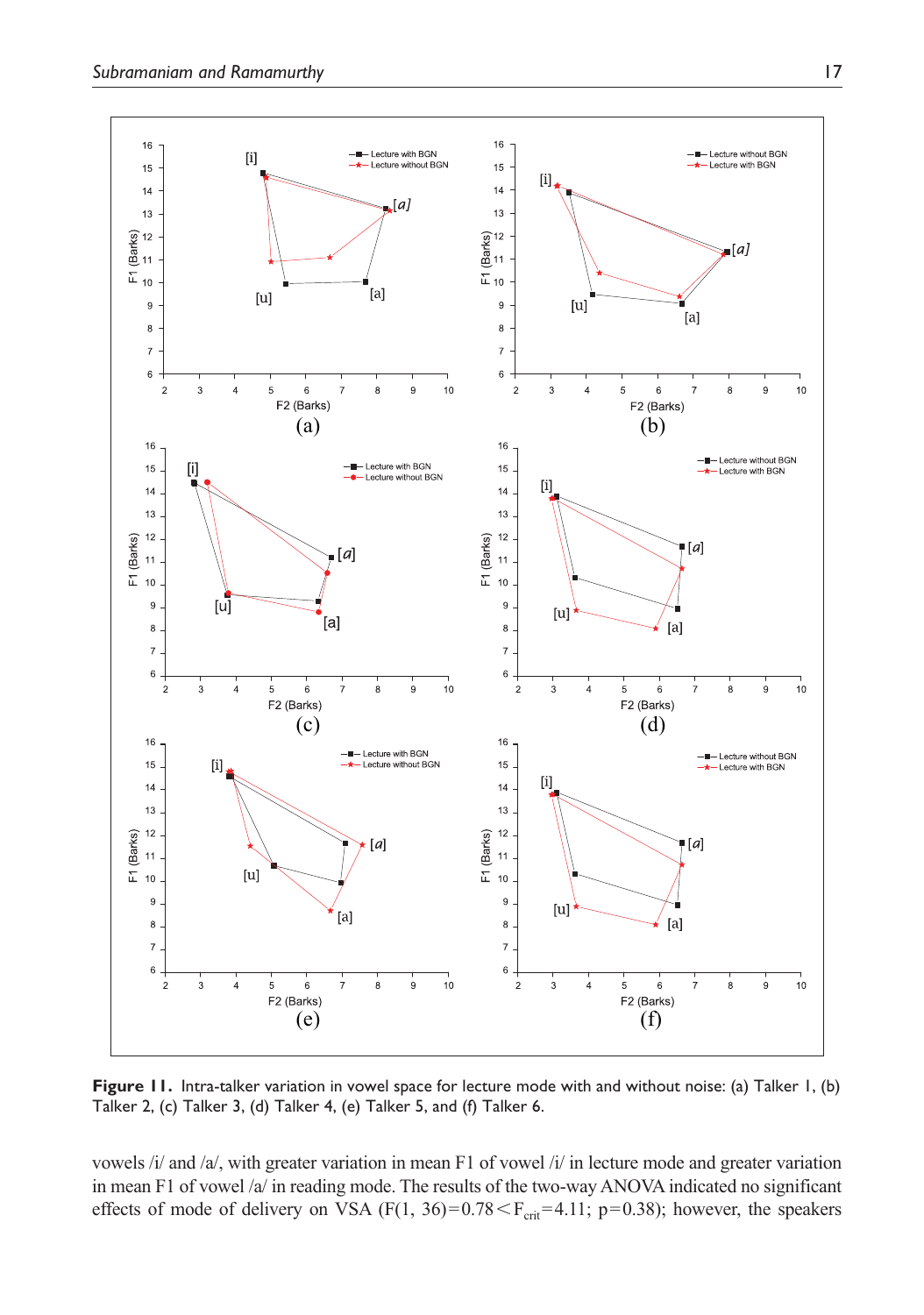

**Figure 12.** Inter-talker variation in VSA in reading mode without BGN.



**Figure 13.** Inter-talker variation in VSA in lecture mode without BGN.

differed significantly in their vowel articulation (F(5, 36)=2.66 > F<sub>crit</sub>=2.47; p < 0.05) and there was also a significant interaction between mode of delivery and speakers (F(5, 36)=2.9> $F_{\text{crit}}$ =2.47; p < 0.05). This indicates that overall, talkers exhibit more front and closed articulatory movement in lecture style of speaking, but open their mouths wider in the reading mode of delivery.

*Influence of classroom BGN.* To further evaluate the influence of the presence of noise on vowel working space, the VSAs were measured for all talkers when subject to classroom noise (lower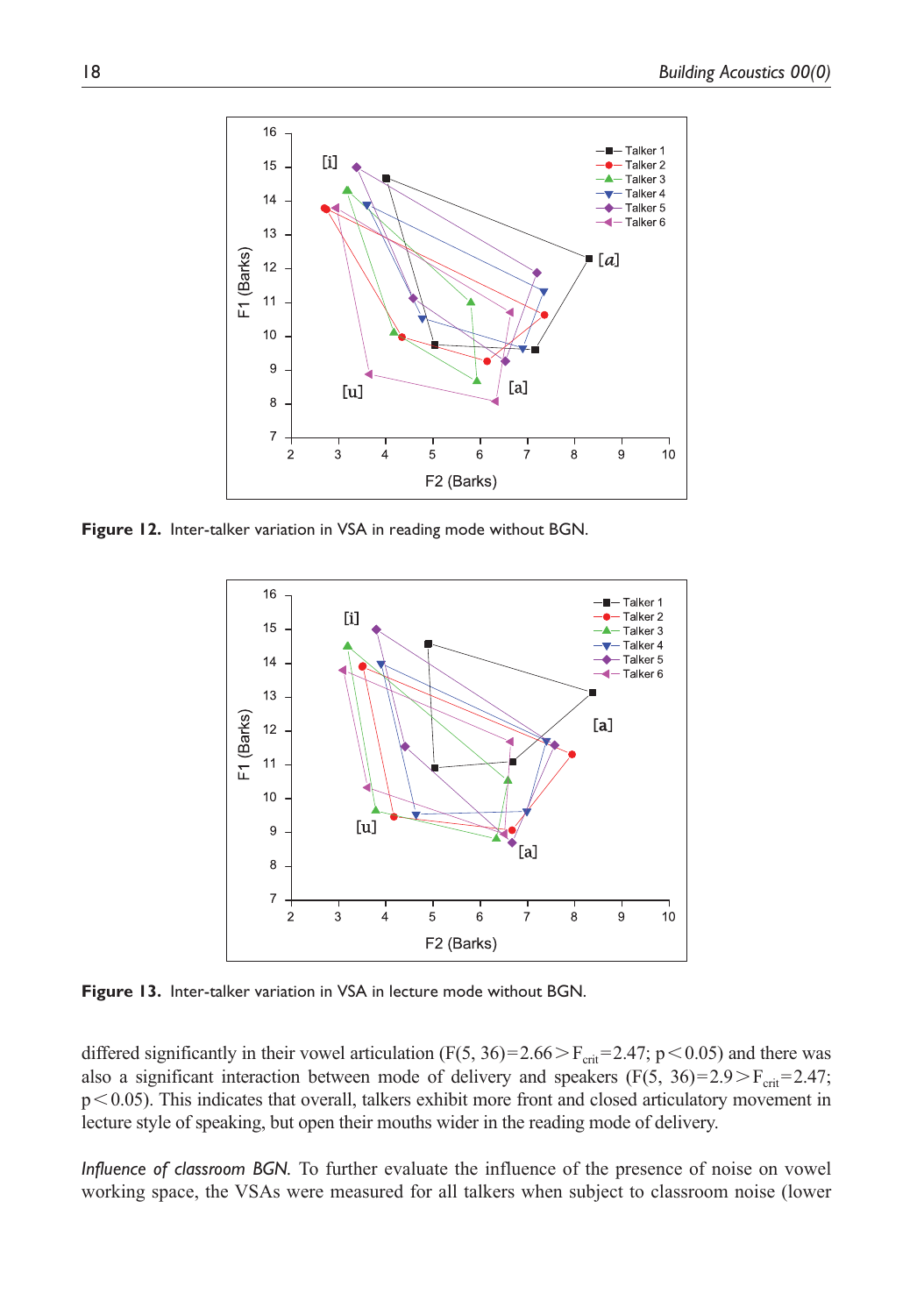

**Figure 14.** Inter-talker variation in mean VSA for lecture mode with BGN.

 $U_{50}$ ). Figure 14 shows the variation in mean vowel working spaces across talkers when lecturing in the presence of classroom noise. The mean VSAs across talkers when speaking in lecture mode without BGN varies from 7.8 to 11.9 bark units and from 6.7 to 11.5 when lecturing with BGN. Mean VSAs across talkers increase from 9.7 to 9.9 when BGN is present. The variation in mean VSAs across talkers is greater when lecturing with BGN indicating that talkers articulate in different ways in the presence of noise to overcome it and to maintain optimum level intelligibility. Talkers' speech response in the presence of noise is as expected and in agreement with results from previous studies.3,64

The results of the two-way ANOVA for F1 of vowel  $\frac{1}{4}$  and  $\frac{1}{a}$  show that the primary factor (with and without BGN) was significantly different (F(1, 36)=4.58 >  $F_{crit}$  =4.11; p < 0.05). The speakers also were significantly different in their vowel articulation in the presence of noise (F(5,  $36$ ) = 15.8 > F<sub>crit</sub> = 2.47; p < 0.000). This indicates that talkers use a combination of articulatory strategies to overcome the presence of noise and its interference in their speech.

For talkers with intrinsically lower intelligibility, the presence of noise could be further detrimental. Majority of the talkers adapt their speech and modify their vowel spaces to enhance their intelligibility in detrimental conditions. VSA by itself may not be a robust indicator of speech intelligibility when comparing talkers, as for similar VSAs, the vowel spaces could be different with different articulatory positions of the vowels in the  $F1 \times F2$  plane, which can perceptibly alter speech intelligibility.

## **Conclusion**

This study investigated the acoustic–phonetic characteristics of six talkers for two different modes of speech delivery in a typical classroom environment. The study also investigated whether speech modifications made in the classroom under lecture mode style of speaking differ in the presence of typical classroom BGN (operation of ceiling fans). The results provide information about the sources of variability and their effects on the speech intelligibility correlate. Specifically, change in the mode of delivery (reading/lecturing) was found to significantly influence speech intelligibility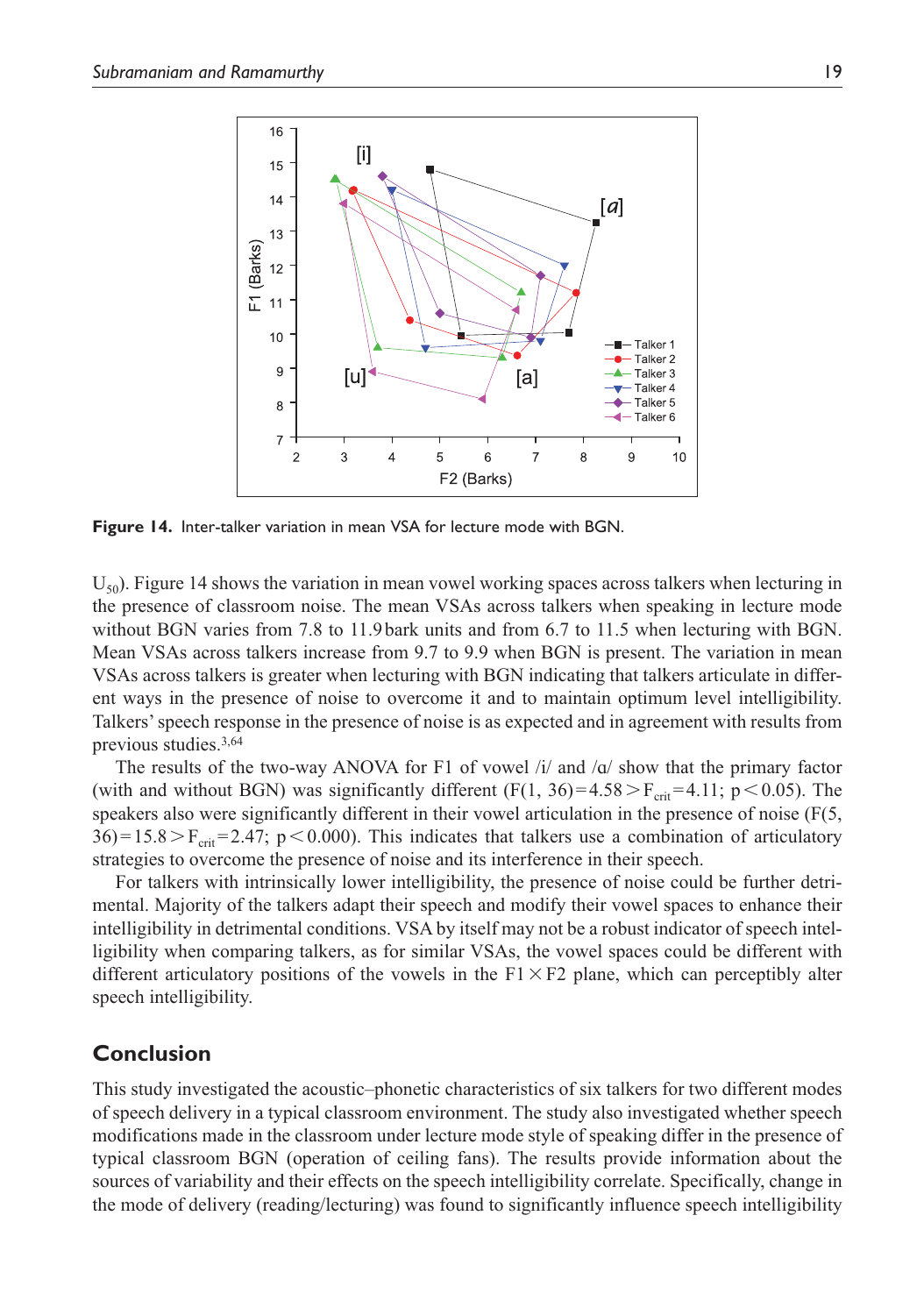correlates such as F0-mean, pause rate, and mean pause length. The presence/absence of BGN was found to significantly influence F0-mean, F0-SD, speech rate, pause rate, and mean pause length. Talkers significantly varied their speech in terms of all the correlates studied. The main aim of the study was to evaluate the significant differences in the talkers' speech characteristics as a result of adopting lecturing mode compared to reading texts and when lecturing under typical classroom BGN. The results from the study are in agreement with previous studies indicating the influence of speaking style and room on vocal effort and speech production.<sup>65,66</sup> The salient conclusions from the study are as follows:

- 1. Fundamental frequency characteristics of talkers in terms of F0-mean and liveliness (F0- SD) are higher when the mode of delivery is lecture style and further increase in the presence of noise.
- 2. Speech rates and pause rates are lower for reading modes and higher in lecture modes of speech.
- 3. Mean pause length significantly reduces in lectures delivered in the presence of BGN.
- 4. Talkers show similar vowel-articulatory changes under different modes of speaking.
- 5. When delivering lectures in the presence of BGN, talkers utilize a combination of articulatory strategies in different vowels to overcome the presence of interfering BGN.

Considering that correlates of intelligibility were significantly higher for lecture mode of delivery in noise, it may be prudent to evaluate speech characteristics of classroom talkers using running speech from lecture recordings in natural classroom environments rather than from pre-defined and pre-administered passages, sentences, and words. Moreover, talker speech characteristics that are relevant for classroom discourse and student engagement need to be ascertained by examining different phonetic and prosodic features of the talkers' speech in varying classroom acoustical conditions. In future, relationships between room correlates of intelligibility such as  $U_{50}$  and STI and talker correlates of intelligibility need to be explored systematically to rank the acoustical quality of classrooms that are ideal for both listening and speaking.

# **Declaration of conflicting interests**

The author(s) declared no potential conflicts of interest with respect to the research, authorship, and/or publication of this article.

# **Funding**

The author(s) received no financial support for the research, authorship, and/or publication of this article.

# **ORCID iDs**

Nithya Subramaniam D https://orcid.org/0000-0003-0751-5026 K Ramamurthy https://orcid.org/0000-0001-6177-6230

# **References**

- 1. Bond ZS and Moore TJ. A note on the acoustic-phonetic characteristics of inadvertently clear speech. *Speech Commun* 1994; 14: 325–337.
- 2. Bradlow AR, Torretta GM and Pisoni DB. Intelligibility of normal speech I: global and fine-grained acoustic-phonetic talker characteristics. *Speech Commun* 1996; 20: 255–272.
- 3. Hazan V and Baker R. Acoustic-phonetic characteristics of speech produced with communicative intent to counter adverse listening conditions. *J Acoust Soc Am* 2011; 130: 2139–2152.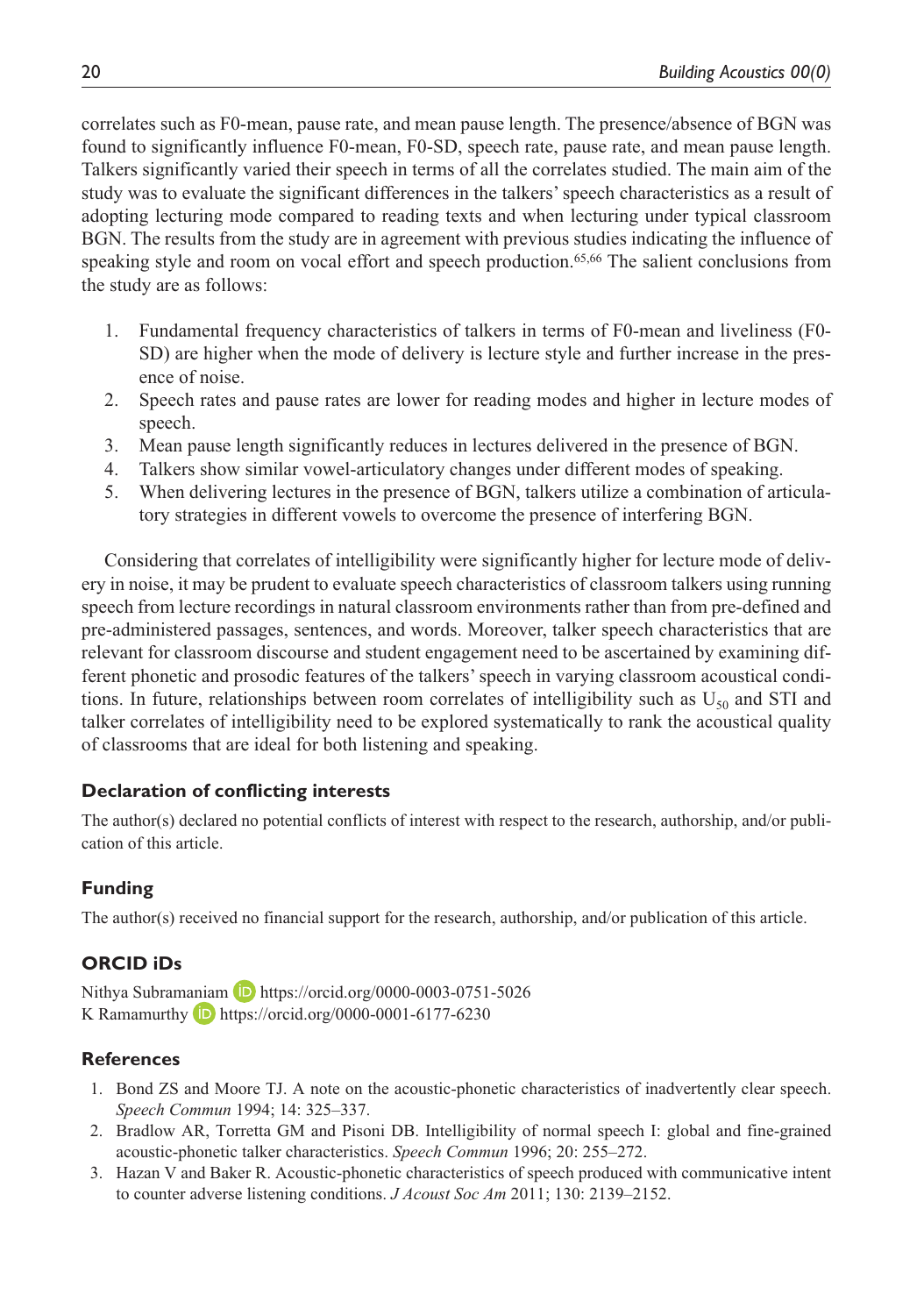- 4. Lindblom B. Explaining phonetic variation: a sketch of the H&H theory. In: Hardcastle WJ and Marchal A (eds) *Speech production and speech modelling*. Dordrecht: Springer, 1990, pp. 403–439.
- 5. Perkell JS, Guenther FH, Lane H, et al. A theory of speech motor control and supporting data from speakers with normal hearing and with profound hearing loss. *J Phon* 2000; 28: 233–272.
- 6. Pelegrín-García D and Brunskog J. Speakers' comfort and voice level variation in classrooms: laboratory research. *J Acoust Soc Am* 2012; 132: 249–260.
- 7. Traunmüller H and Eriksson A. The frequency range of the voice fundamental in the speech of male and female adults. *Dep Linguist Univ Stock* 1994; 97: 1905191–1905195.
- 8. Emma PG, Greta M, Arianna A, et al. Spatial benefits on speech intelligibility in real classroom acoustics under energetic and informational masking noise, http://www.sea-acustica.es/fileadmin// INTERNOISE\_2019/Fchrs/Proceedings/1574.pdf
- 9. Ferguson SH and Kewley-Port D. Vowel intelligibility in clear and conversational speech for normalhearing and hearing-impaired listeners. *J Acoust Soc Am* 2002; 112: 259–271.
- 10. Bradlow AR, Kraus N and Hayes E. Speaking clearly for children with learning disabilities. *J Speech Lang Hear Res* 2003; 46: 80–97.
- 11. Castellana A, Carullo A, Astolfi A, et al. Intra-speaker and inter-speaker variability in speech sound pressure level across repeated readings. *J Acoust Soc Am* 2017; 141: 2353–2363.
- 12. Astolfi A, Castellana A, Puglisi GE, et al. Speech level parameters in very low and excessive reverberation measured with a contact-sensor-based device and a headworn microphone. *J Acoust Soc Am* 2019; 145: 2540–2551.
- 13. Knudsen VO and Harris CM. *Acoustical designing in architecture*. Hoboken, NJ: John Wiley & Sons, 1980.
- 14. Lochner JPA and Burger JF. The influence of reflections on auditorium acoustics. *J Sound Vib* 1964; 1: 426–454.
- 15. Pollard KA, Tran PK and Letowski T. The effect of vocal and demographic traits on speech intelligibility over bone conduction. *J Acoust Soc Am* 2015; 137: 2060–2069.
- 16. MacDonald Bolt RH. Theory of speech masking by reverberation. *J Acoust Soc Am* 1949; 435: 577–580.
- 17. Houtgast T, Steeneken H and Plomp R. Predicting speech intelligibility in rooms from the modulation transfer function. I. General room acoustics. *Acta Acust United Acust* 1980; 46: 60–72.
- 18. Lane H and Bernard T. The Lombard sign and the role of hearing in speech. *J Speech Hear Res* 1971; 14: 677–709.
- 19. Summers W, Van Pisoni DB, Bernacki RH, et al. Effects of noise on speech production: acoustic and perceptual analyses. *J Acoust Soc Am* 1988; 84: 917–928.
- 20. Pelegrín-García D, Brunskog J, Lyberg-Åhlander V, et al. Measurement and prediction of voice support and room gain in school classrooms. *J Acoust Soc Am* 2011; 131: 194–204.
- 21. Bradley JS. Predictors of speech intelligibility in rooms. *J Acoust Soc Am* 1986; 80: 837–845.
- 22. Bradley JS. *Uniform derivation of optimum conditions for speech in rooms*, 1985, https://nrc-publications.canada.ca/eng/view/accepted/?id=8afe9439-61b0-46bb-b283-389ad4403405
- 23. Choi Y-J. Comparison of two types of combined measures, STI and U50, for predicting speech intelligibility in classrooms. *Arch Acoust* 2017; 42: 527–532.
- 24. Hazan V and Markham D. Acoustic-phonetic correlates of talker intelligibility for adults and children. *J Acoust Soc Am* 2004; 116: 3108–3118.
- 25. Amano-Kusumoto A. *Relationship between acoustic features and speech intelligibility*. Portland, OR: Oregon Health & Sciences University, 2010.
- 26. Astolfi A, Carullo A, Pavese L, et al. Duration of voicing and silence periods of continuous speech in different acoustic environments. *J Acoust Soc Am* 2015; 137: 565–579.
- 27. Södersten M, Granqvist S, Hammarberg B, et al. Vocal behavior and vocal loading factors for preschool teachers at work studied with binaural DAT recordings. *J Voice* 2002; 16: 356–371.
- 28. Lindstrom F, Ohlsson AC, Sjöholm J, et al. Mean F0 values obtained through standard phrase pronunciation compared with values obtained from the normal work environment: a study on teacher and child voices performed in a preschool environment. *J Voice* 2010; 24: 319–323.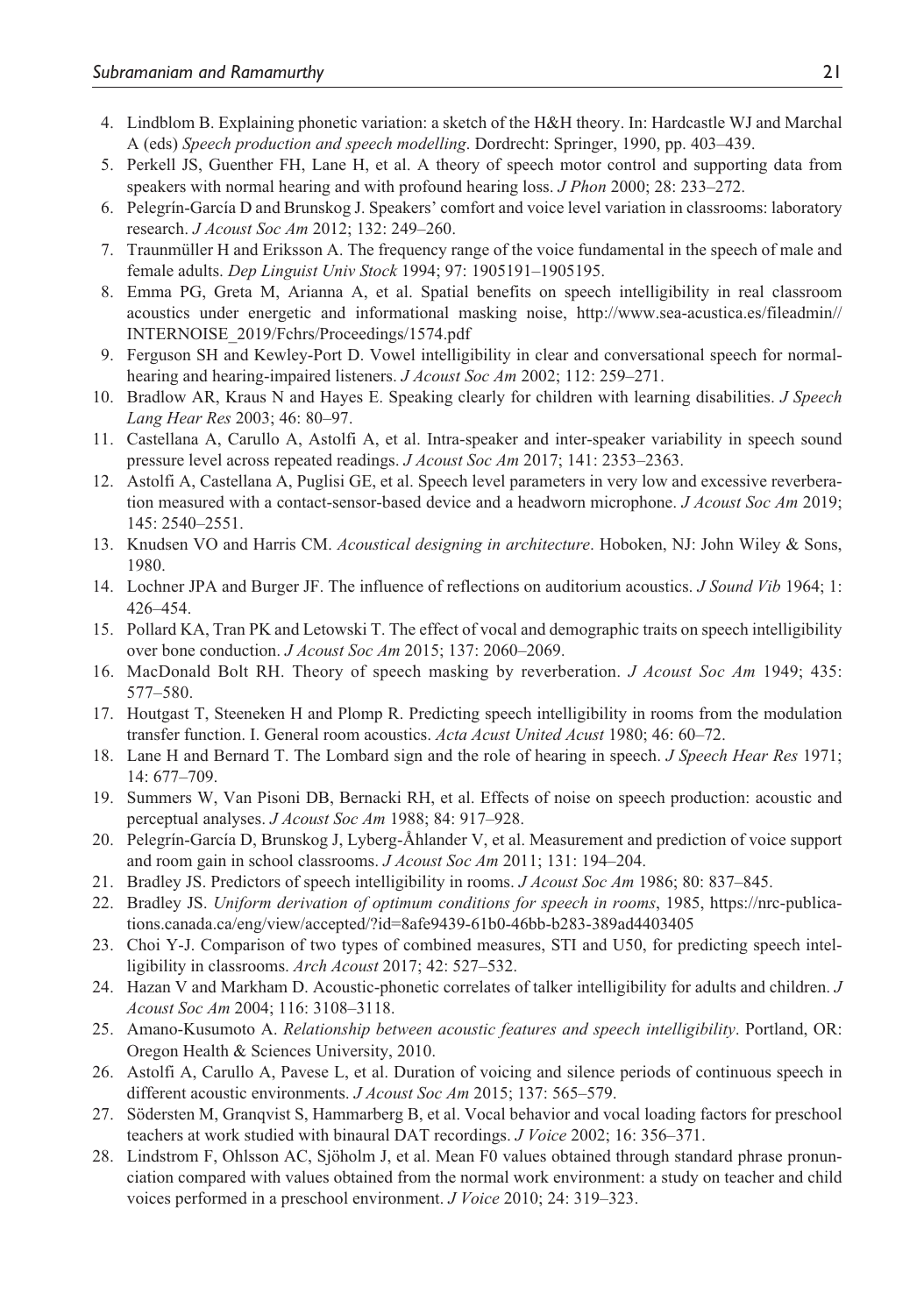- 29. Szabo Portela A, Hammarberg B and Södersten M. Speaking fundamental frequency and phonation time during work and leisure time in vocally healthy preschool teachers measured with a voice accumulator. *Folia Phoniatr Logop* 2014; 65: 84–90.
- 30. Picheny MA, Durlach NI and Braida LD. Speaking clearly for the hard of hearing II. *J Speech Lang Hear Res* 1986; 29: 434.
- 31. Krause JC and Braida LD. Acoustic properties of naturally produced clear speech at normal speaking rates. *J Acoust Soc Am* 2004; 115: 362–378.
- 32. Hincks R. Standard deviation of  $F_0$  in student monologue. In: *Fonetik* 2004, 2003, pp. 132–135, https:// pdfs.semanticscholar.org/80aa/46df3c05c15ed08c380d32e89ac3f81f003f.pdf
- 33. Hincks R. Processing the prosody of oral presentations. In: *Proceedings of the InSTIL/ICALL symposium computer assisted language learning*, Venice: Unipress, 17–19 June 2004, pp. 63–69.
- 34. Rosenberg A and Hirschberg J. Acoustic/prosodic and lexical correlates of charismatic speech, http:// www.cs.columbia.edu/nlp/papers/2005/rosenberg\_hirschberg\_05.pdf
- 35. Strangert E. What makes a good speaker ? Subjective ratings and acoustic measurements. In: *Interspeech*, Brisbane, QLD, Australia, 22–26 September 2008, pp. 1688–1691. Brisbane, QLD, Australia: ISCA.
- 36. Drullman R and Bronkhorst AW. Speech perception and talker segregation: effects of level, pitch, and tactile support with multiple simultaneous talkers. *J Acoust Soc Am* 2004; 116: 3090–3098.
- 37. Hahn L. Primary stress and intelligibility: research to motivate the teaching of suprasegmentals. *TESOL Q* 2004; 38: 201–223.
- 38. Pickering L. The structure and function of intonational paragraphs in native and nonnative speaker instructional discourse. *English Specif Purp* 2004; 23: 19–43.
- 39. Uchanski RM, Choi SS, Braida LD, et al. Speaking clearly for the hard of hearing IV: further studies of the role of speaking rate. *J Speech Hear Res* 1996; 39: 494–509.
- 40. Cox RM, Alexander GC and Gilmore C. Intelligibility of average talkers in typical listening environments. *J Acoust Soc Am* 1987; 81: 1598–1608.
- 41. Bradlow AR and Pisoni DB. Recognition of spoken words by native and non-native listeners: talker-, listener-, and item-related factors. *J Acoust Soc Am* 1999; 106: 2074–2085.
- 42. Adams EM and Moore RE. Effects of speech rate, background noise, and simulated hearing loss on speech rate judgment and speech intelligibility in young listeners. *J Am Acad Audiol* 2009; 20: 28–39.
- 43. Wingfield A and Ducharme JL. Effects of age and passage difficulty on listening-rate preferences for time-altered speech. *J Gerontol B Psychol Sci Soc Sci* 1999; 54: P199–P202.
- 44. Picheny MA, Durlach NI and Braida LD. Speaking clearly for the hard of hearing III. *J Speech Lang Hear Res* 1989; 32: 600.
- 45. Bond ZS, Moore TJ and Gable B. Acoustic–phonetic characteristics of speech produced in noise and while wearing an oxygen mask. *J Acoust Soc Am* 1989; 85: 907–912.
- 46. Lié Nard J-S and Di Benedetto M-G. Effect of vocal effort on spectral properties of vowels. *J Acoust Soc Am* 1999; 106: 411–422.
- 47. Amano-Kusumoto A and Hosom J. A review of research on speech intelligibility and correlations with acoustic features. *Science* 2011; 80: 1–16.
- 48. Perkell JS, Zandipour M, Matthies ML, et al. Economy of effort in different speaking conditions. I. A preliminary study of intersubject differences and modeling issues. *J Acoust Soc Am* 2002; 112: 1627– 1641.
- 49. Smiljanić R and Bradlow AR. Temporal organization of English clear and conversational speech. *J Acoust Soc Am* 2008; 124: 3171–3182.
- 50. Picheny MA, Durlach NI and Braida LD. Speaking clearly for the hard of hearing I. *J Speech Lang Hear Res* 1985; 28: 96–103.
- 51. Ferguson SH and Kewley-Port D. Talker differences in clear and conversational speech: acoustic characteristics of vowels. *J Speech Lang Hear Res* 2007; 50: 1241–1255.
- 52. Helfer KS. Auditory and auditory-visual recognition of clear and conversational speech by older adults. *J Am Acad Audiol* 1998; 9: 234–242.
- 53. Maclay H and Osgood CE. Hesitation phenomena in spontaneous English speech. *WORD* 1959; 15: 19–44.